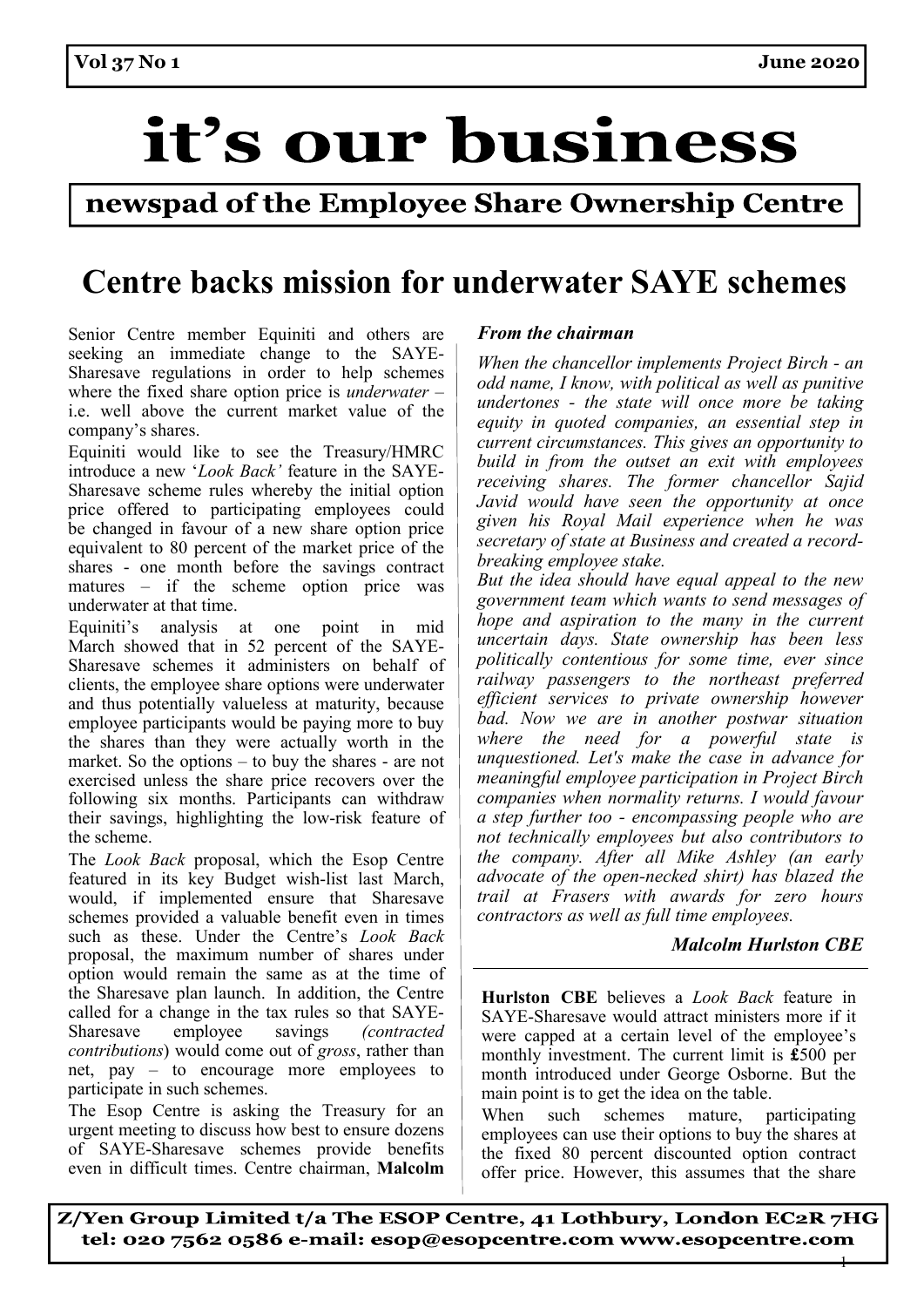price has risen or at least remained stable by the end of the employee's saving period, but the pandemic knocked such assumptions haywire. Many companies offering SAYE-Sharesave are suffering from much reduced share prices, compared to those of three years ago. On May 26 2017, the FTSE 100 index stood at 7,547 compared to 5,993 on May 22 this year – a  $20.5$  percent fall in average leading share prices. Although there was a mini recovery in share markets during the last week of May, the future direction of the FTSE100 index was still very uncertain. In any case, the average share price index number disguised much steeper falls in some share prices, pushing their company Sharesave options deep underwater as some schemes reached or neared maturity.

Many discretionary Company Share Option Plans (CSOPs) are in the same predicament, some even more so than SAYE because CSOP options cannot be issued at less than the then prevailing market value (*three years hitherto, when the options were issued)*. The pandemic-inspired stock markets crash has placed most CSOP options underwater. However, the crucial difference between CSOP and SAYE-Sharesave options is that employees accepting CSOP options do not have to put any cash up front, whereas all SAYE participants have to sign and respect savings contracts. So employees holding worthless CSOP options at maturity do not feel that they have lost anything, other than the opportunity to make a profit.

However, not all Centre member plan administrators agree that SAYE-Sharesave needs a *Look Back* feature. **David Isaacs**, associate director, corporate markets, Link Group, is sceptical about seeking change to the rules at this time: "That seems like having your cake and eating it. What is more of a worry is the companies who are deciding not to re-launch at all," David told *newspad. "*Yes, there has been an unprecedented impact on the stock exchange and listed companies, however the beauty of the SAYE scheme is that it is no risk to the employees. The worst that can happen is that they get their money back, which is fair. Why would HMRC then also agree to a look back facility when the other broad-based employee share plan SIP offers that?

"I believe the phrase I would use is *caution against knee jerk reactions* to a once in 100 year event, but in order to support the economic recovery, companies who can, should launch at what may be deemed to be a perfect time a SAYE and SIP with an increased focus on those companies that have asked employees to reduce their salary as a direct result of Covid19".

Mr Isaacs added: "An employee can also now defer payments for up to one year for SAYE so in the event they do not need the funds and can wait 12 months couldn't they defer as we have seen on

many occasions when employees felt stocks would continue to rise? Two other considerations would  $he:$ 

- The Share Incentive Plan has the ability to offer an accumulation period so why couldn't an employer offer both an SAYE and a SIP with an accumulation period, which offers the lower price between the launch and the end of the accumulation period;
- If we look at overall inequality, now would be the best time to launch an all employee share scheme in addition to the fact that if we really want to tackle high pay surely the answer could be using Discretionary Awards (on a multiple to be linked to Executive Discretionary Awards).

"In summary there is enough flexibility out there with the share plans we have, and now is the right time to launch them," he said.

Chancellor Rishi Sunak was new to his job when he delivered his first Budget early last March and may not have had sufficient time to examine in detail all the recommendations beforehand. Weeks later, the economy was put into the freezer, as the pandemic took hold. Now that the chancellor is desperate to put more money into employees' pockets to help reflate the economy, supporters of *Look Back* may feel that their time has come.

Centre members, such as  **Jeremy Edwards,**  share schemes partner at Baker McKenzie, believe that a credible way out for thousands of employers facing a cash flow crisis and for the chancellor when, inevitably, taxpayer-financed job subsidies are tapered off, would be to give public support  to *Shares For Salary* schemes.  Jeremy told *newspad: "*As the enormous adverse economic impact of the Covid-19 crisis becomes ever clearer, there is a pressing need for most companies to preserve cash. One tool that companies have at their disposal to preserve cash (while retaining employees) is to pay employees (especially more highly paid employees) a bigger proportion of their remuneration in shares, rather than in cash."

Jeremy's idea is that, to reduce the need for mass redundancies, hard-pressed employers  offer to keep more highly paid employees at work provided they accept (say) 20-25 percent of their former pay cheques being substituted by employee shares, either given to them free of charge, or for nugatory amounts. However, there are a number of obstacles to overcome before the *Shares for Salary*kite will fly, which he will explore further in our July edition.

Mr Hurlston said that solving the problem of underwater Sharesave share options could encourage thousands of UK employees to save and participate in all-employee share schemes, providing a huge boost to share plans. He said: "Share schemes are an introduction to risk, but with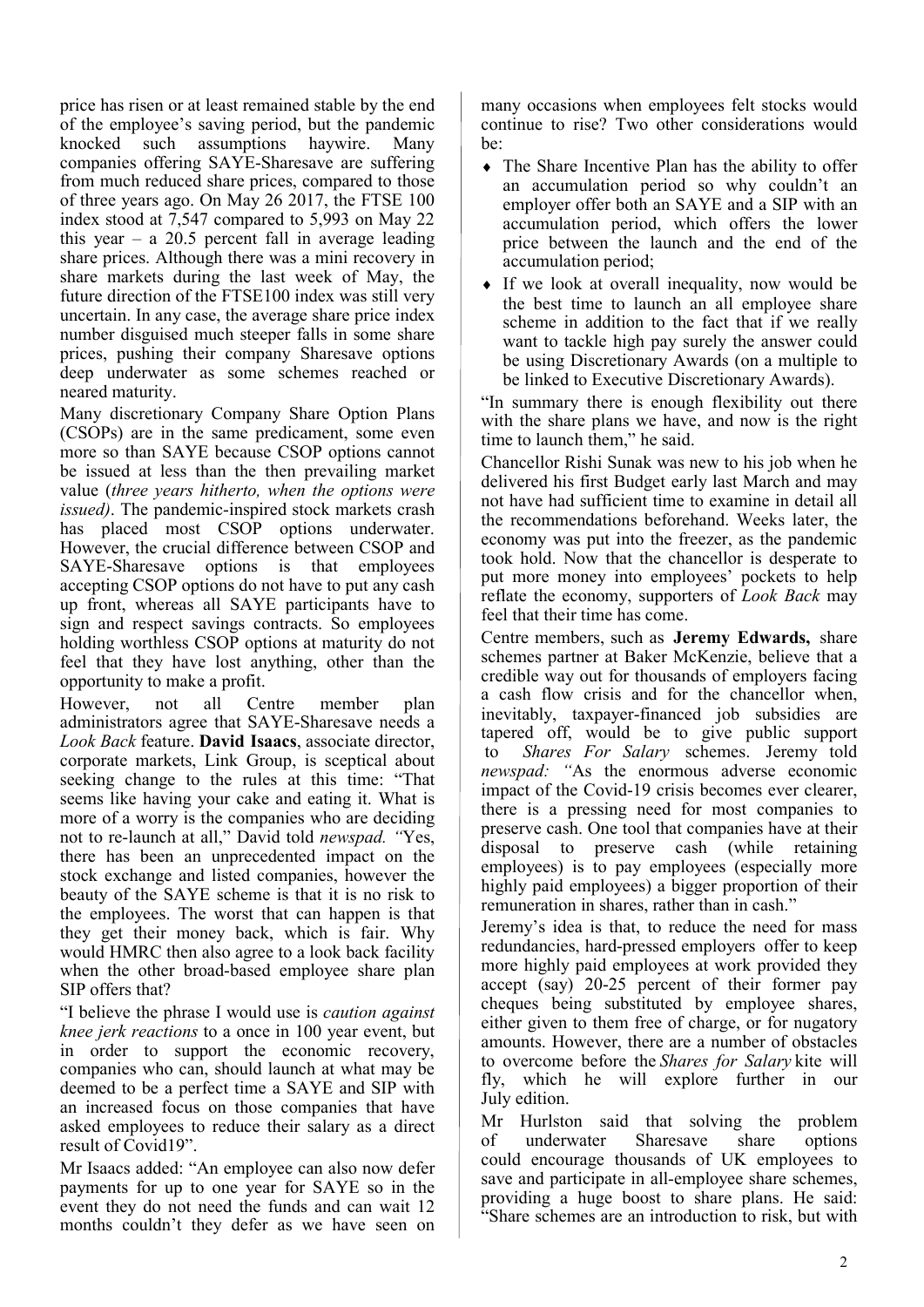the admixture of a savings element in the case of ShareSave which reflected the circumstances of the time. Now employees asking whether the risk/ reward ratio has moved unfairly to their disadvantage could find *Look Back* reassuring."

**Jennifer Rudman**, Equiniti's industry director (share plans), explained: "In December last year, 15 percent of the Sharesave schemes we administered on behalf of clients were underwater. Moving forward to mid-March the number had risen to 52 percent of schemes. We support the idea of lobbying for change to Sharesave by introducing an option price 'look-back' (enabling the option price to be reset to 80 percent of the market price one month prior to the maturity date, if the starting option price is underwater). This change would provide gains to employees exercising their option, as well as cash for the company."

**NB Centre adviser members:** *Do your clients have similar underwater share options problems with their soon to mature SAYE-Sharesave schemes? If so, please tell the Centre what you and your clients think should be done about this. We may use your comments on this issue as part of our Treasury representations. Replies asap please to newspad editor Fred Hackworth – email:*  fred\_hackworth@zyen.com.

#### **Employee share awards: an antidote to Covid-19?**

Companies are wondering how to continue to reward and motivate employees while preserving cash. They are looking at new and inventive ways to strike the right balance, and many are turning to share plans, said Equiniti's online magazine, EQ. Companies are typically considering those free share plans which enable all employees to benefit equally, with a short deferral period or a short period between the award being made and the employee receiving their shares. There are two main ways of delivering free share offers:

- $\triangle$  A conditional share award (CSA) is a flexible way of issuing free shares and it may be possible to grant a CSA under existing plan rules, without further shareholder approval, to speed up the process. Share awards can be offered with either a fixed vesting date or as a grant of an option. Granting an option gives employees a period when they can choose to receive their shares, so tax liability will only be triggered *(if at all*) when they exercise the option. Performance metrics and specific terms can be attached to the CSA. However, Equiniti is seeing awards where the only condition is employment of the individuals at the time of vesting.
- The alternative is via the tax-advantaged Share Incentive Plan (SIP) in which participating

employees can be awarded free shares (up to the value of £3,600 per tax year) but all on the same terms. However, conditions can refer to an employee's remuneration, length of service, hours or even performance. Companies already offering Partnership shares should be able to use the same plan for a free share grant, though companies must check the trust deed and rules.

The shares are likely to be newly issued/treasury shares, or shares already in an EBT. Market purchased shares are unlikely to be used at this time, as corporations aim to preserve cash.

\*Employee share plans and pension contributions have NOT been impacted much by the pandemic as yet, a recent survey of employers claimed. *Impact of the Covid-19 pandemic on pay, bonuses, executive remuneration and employee benefits*, revealed optimism about the long-term future sustainability of organisations, as one quarter of respondents said they believed the pandemic would have a positive/very positive impact on the future sustainability of their business, while less than three percent said they thought it would have a very negative impact in the long run. One in eight respondents have introduced or are planning to introduce financial education for employees in response to the pandemic, while fewer than one in ten are offering or plan to offer additional pension support for pre-retirement employees. Almost half the organisations seemed undecided whether to offer compulsory or voluntary redundancies, or to reduce working hours. Many companies wanted reskill and redeploy their employees. Pay decisions have been impacted: about 20 percent of organisations have implemented or plan to implement pay cuts and a further third opted not to proceed with scheduled pay rises. Almost a quarter have deferred their annual pay review. The survey received 194 responses including Airbus, John Lewis Partnership, Rolls-Royce, Shell International and Virgin Atlantic.

\*Recruitment consultancies last month found that hiring in the UK fell at its fastest rate for 22 years. Large numbers of soon-to-be university graduates have lost the jobs or internships they had lined up<br>before the pandemic struck. Registered before the pandemic struck. Registered unemployment in the UK rose by 857,000 over the month to mid April, implying that many more will be newly registered as jobless in May too.

**Centre members reactions**: Jay Foley md, Plans EMEA, at **Computershare**, said: "Our business continuity plans enabled us to remain operational, despite restrictions on movement and we were able to react quickly whenever clients decided to change their approach, including making changes to their dividends or altering the timing of awards. We've seen the number of clients that want to revise their share plan strategy reduce as the implications of coronavirus to their own businesses have become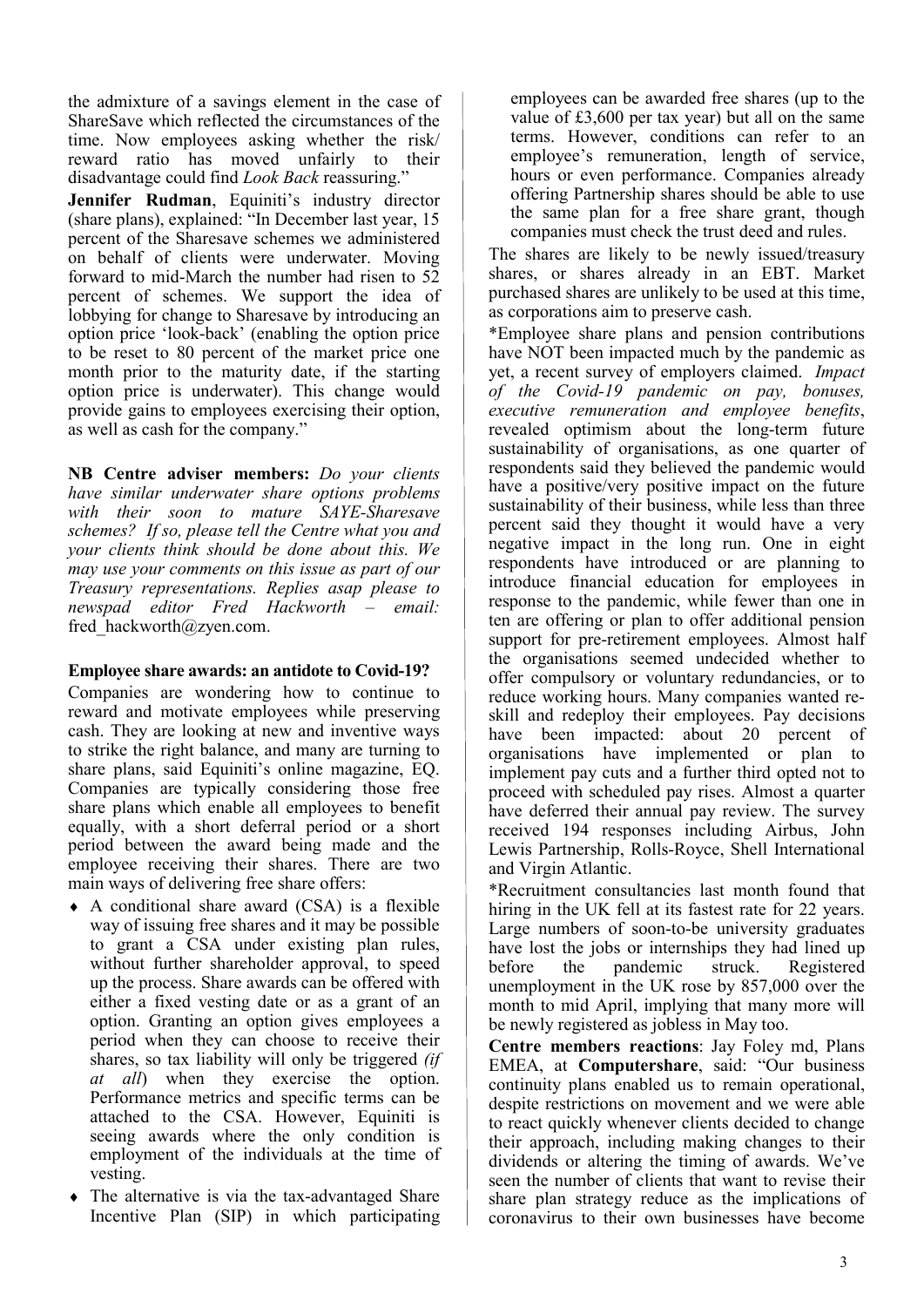clearer. *A number of clients have communicated to their staff during the crisis to remind them that they can if necessary temporarily stop payroll deductions owing to any hardship they are experiencing.* 

"We're working with clients to anticipate developments and ensure that their share plans continue to best serve their organisations and staff. Clients are communicating with their staff on how their participation in their plans may continue or stop depending upon their plan rules and policies.

*"*Companies are still installing all-employee share plans and discretionary schemes as before. There was a brief 'pause' when the pandemic first hit as companies considered their strategies. However, we're still very busy working on the launches of new plans. *The theme of "fairness" and a focus on both executive and all employee share plans have been key aspects of client discussions.* Globally, we've seen an increase in communication, such as webinars and thought leadership material, as stakeholders work together to share knowledge and discuss how best to react to the pandemic. It's great to see the industry coming together to overcome issues related to Covid-19 and we're pleased to have the chance to share our experiences providing share plans around the world and the insight we've gained as different markets seek to continue excellent share plan provision in these unique circumstances.

"*A lot of discussion has centred on how employee share plans can be a force of good during the crisis, helping clients to achieve fairness in how they treat all employees as well as how they can manage costs and improve cash flow.* 

"Our employee share plans businesses are worldwide. Here, our share plans team is currently working from home in line with local government advice. Our systems enable our staff to work remotely in a way that safeguards the security of information while being able to continue business as usual. Such a widespread pandemic inevitably created an element of disruption, much like in other industries," added Jay.

**Equiniti** announced that a staggered three phased staff return to office-based work would begin from June 1. Under the first phase, about ten percent of staff would return, said Jennifer Rudman. "We are starting with our core operational sites, impacting around ten percent of our workforce. Our operations are performing well, so we're in no rush to make significant changes," she told *newspad. "*In early May, results of a straw poll of more than 900 of our employees showed that 42 percent find working from home works well, with another 43 percent finding it works well, though it would be good to split their time between working from home and at the office. What this pandemic has shown is the effectiveness of flexible working and this is likely to have a long-term impact on how we work." Jennifer added: "To a large extent clients have continued running their all employee share plans, Sharesave and SIP, in the same way, though over the last few months we have seen adjustments being made to the annual task timetables, and some companies which were due to launch plans deferring their invitations for the first time."

Senior **Deloitte** UK partner Richard Houston told staff that partners at the firm would have their pay cut by about a fifth. In a blog, he said there would be no annual salary increases, while bonuses would be reduced and put back to later in the year. "*As part of this package of actions, partner annual earnings are expected to decline by around 20 percent and we have deferred profit distributions,*" he said, adding that the moves were the right thing to do to protect jobs and the business for the foreseeable future*.* The measures announced align with our commitment that the highest earners in our  $firm - our partners - should should be the greatest$ proportion of the financial burden," Houston said. The firm offered staff the option of reducing their working hours.

#### **Post lockdown working:**

Many companies in aviation, hospitality, live shows and sport are finding it difficult to recover, as discretionary spending has collapsed. Such businesses won't return to pre-pandemic operational levels any time soon. They are being advised to split their staff into teams to keep office numbers down and thus reduce the risk of infection. Facial recognition technology is being installed in some City lobbies, as are on-site testing stations and barriers inside some lifts. Thermal imaging will help receptionists and security personnel identify those visitors or staff running high temperatures. Perspex type glass screens are being installed between receptionists and staff/visitors and some entrance procedures could become entirely robotised. Anyone who tests positive for Covid-19 will be sent home immediately.

Setting an example was luxury carmaker Ferrari at its Modena plant, where all arriving employees step on mats impregnated with gel to disinfect their shoes, reported *The Telegraph.* Temperature scanners check them for fever symptoms. Inside, doors have been adapted to open using elbows, rather than hands. In the works canteen, where sittings are staggered, there are Plexiglass screens between tables and each employee sits in the same place every day, so that contact tracing is much easier if one of them falls ill. There are separate entry and exit points for changing rooms and safe distancing signs everywhere. Almost 100 percent of Ferrari employees agreed to take voluntary blood tests.

US based software firm Salesforce**,** which rents ten floors in Heron Tower, the City's second tallest building, will encourage its staff to reserve timed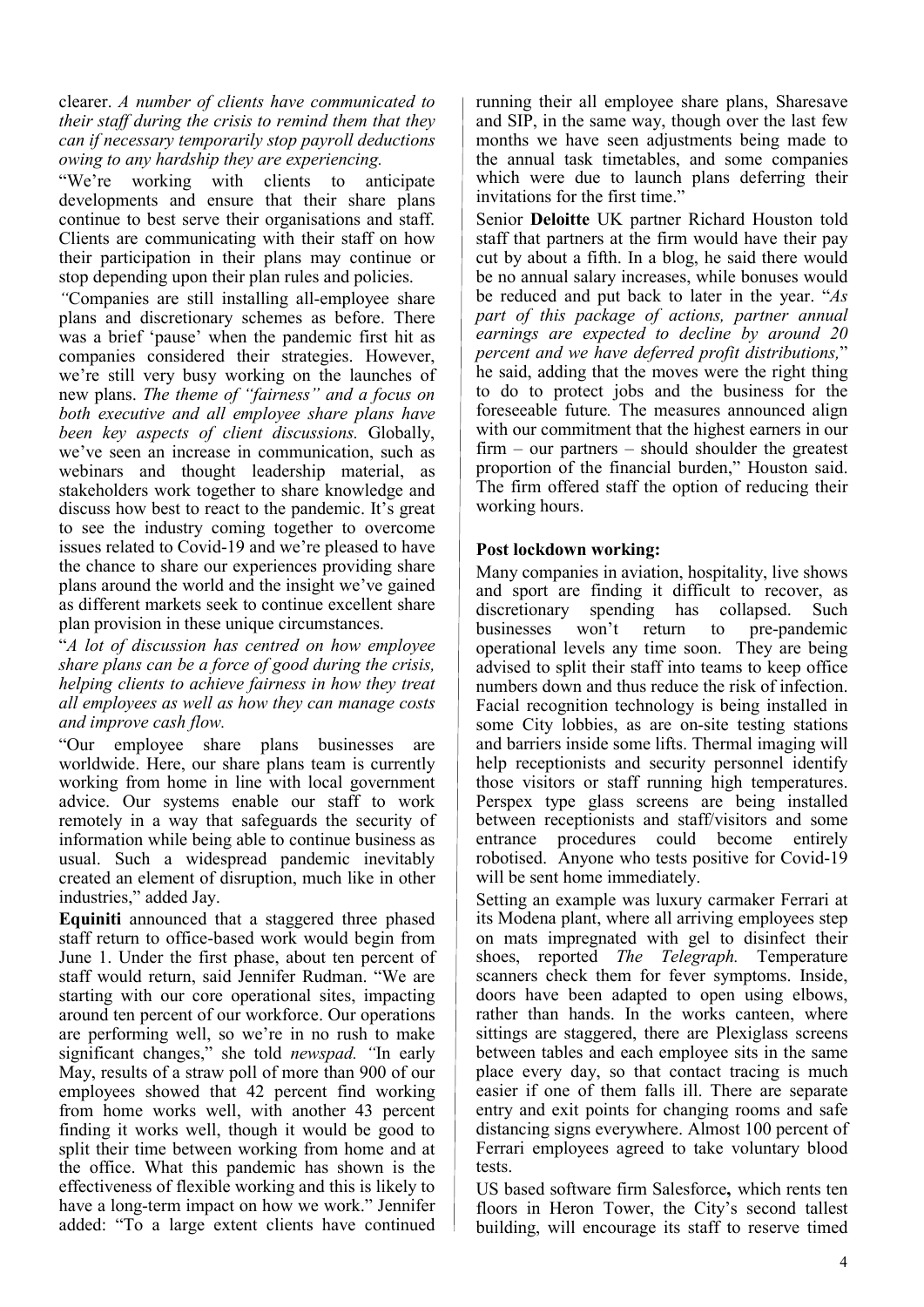lift space using a special app, in order to stop crowds of employees gathering at the foot of the 46 floor elevators. Social distancing will operate inside the lifts, severely limiting the number of people each lift can carry. 'The notion of putting 8,000 people in a single building may be a thing of the past,' said Joe Staley ceo of Barclays 'There will be a long-term adjustment in how we think about location strategy. *Effectively our bank is now being run by staff working from their kitchens.'*

Canary Wharf calculated that with four people in each lift, its office tower at One Canada Square can move 56 people every five minutes per lift pod. This equates to almost 2,700 per hour over the four pods of eight lifts used in the 50-storey building. Royal Bank of Scotland (RBS), which owns NatWest, said it would restrict its staff to two people per lift. Staff would be protected by thermal imaging cameras, temperature checks and one-way corridors.

Twitter told its 5,000 employees, including those based in London, that it would be their decision on whether they want to return to the office, once reopened, while Facebook and Google are allowing most employees to work remotely until the end of the year. Facebook's Mark Zuckerberg predicted that half its 45,000 workforce would work from home within a decade. RBS said 50,000 of its staff could work from home for the next four months.

The UK's largest commercial landlord Landsec said that only a small percentage of offices it owned were currently occupied. Many will be left half empty short-term as businesses re-start with a reduced workforce. A survey revealed that employees' productivity while working from home dropped by only a meagre one percent.

However, some employees are NOT happy about prolonged working from home. They were missing the close regular contact they had enjoyed pre pandemic with clients, while others said their domestic arrangements were unsuitable for sustained remote working. All was not blue skies on the technical front either, because some virtual platforms do not facilitate direct inter-communication e.g. between speakers and their audiences, or indeed delegate to delegate, during video-conferencing. Such platforms tend to be *top down* models, permitting viewers to hear and see the speakers, while questions tend to be shoved to the end and not

OCORIAN

discussed in real time on a fully inter-active basis by all the registrants.

As leaders worldwide weighed the risks of reopening workplaces in the wake of the pandemic, researchers from the Weizmann Institute in Israel and the London School of Economics suggested: *Start off with a four-day in-office work week, followed by 10 days off.* Why? It typically takes three days for someone infected with Covid-19 to become infectious to others. So, if someone becomes sick during their in-office period, it's probable that they will be off during the days in which they remain contagious. Such a method could help reduce the number of new infections, paving a path to a fuller return to working life.

A Chartered Management Institute survey revealed that 60 percent of its members wanted to split their working week between home and office after the pandemic. Occupational psychologists call it *blended working* and claim it can improve productivity, motivation and job satisfaction. They say blended work suits people who are motivated and organised. It does not suit employees who need more structure and guidance - or those who don't have space at home. A significant percentage of workers staying at home for half of the week would have unpredictable ramifications. There would be more room on buses and trains and traffic would be eased - meaning fewer emissions and cleaner air, and less spending on new roads, said *BBC News*. Car parks in city centres could become green space instead. There would implications for commercial property prices as companies shrink their office space, and for residential property too, because statistics suggest that if people work partly at home, some choose to live even further from the office.

Financial services companies face the nightmare scenario that a member of staff or a visitor to company HQ contracts the virus while in their building. Meanwhile, in the office itself, there will be smaller and fewer staff meetings and office furniture is being re-arranged to encourage social distancing. Employees may boycott those staff canteens which remain open, in favour of sandwiches delivered to desks by socially-distanced vendors, while boozy City lunches will become rare indeed.

Senior financial services staff are worried about the impact of pandemic flying bans on their ability to bond with clients overseas. A key question is whether potential deals thrashed out on *Zoom* will replace a lot of business travel and another is the risk of burn-out as the borders between work and family become blurred for those who work from home. The traditional Monday-Friday working week may be crumbling away.

Centre member Zedra's ceo, Ivo Hemelraad, said: "*I believe that the current focus on employee care will set a precedent for how corporate businesses* 

5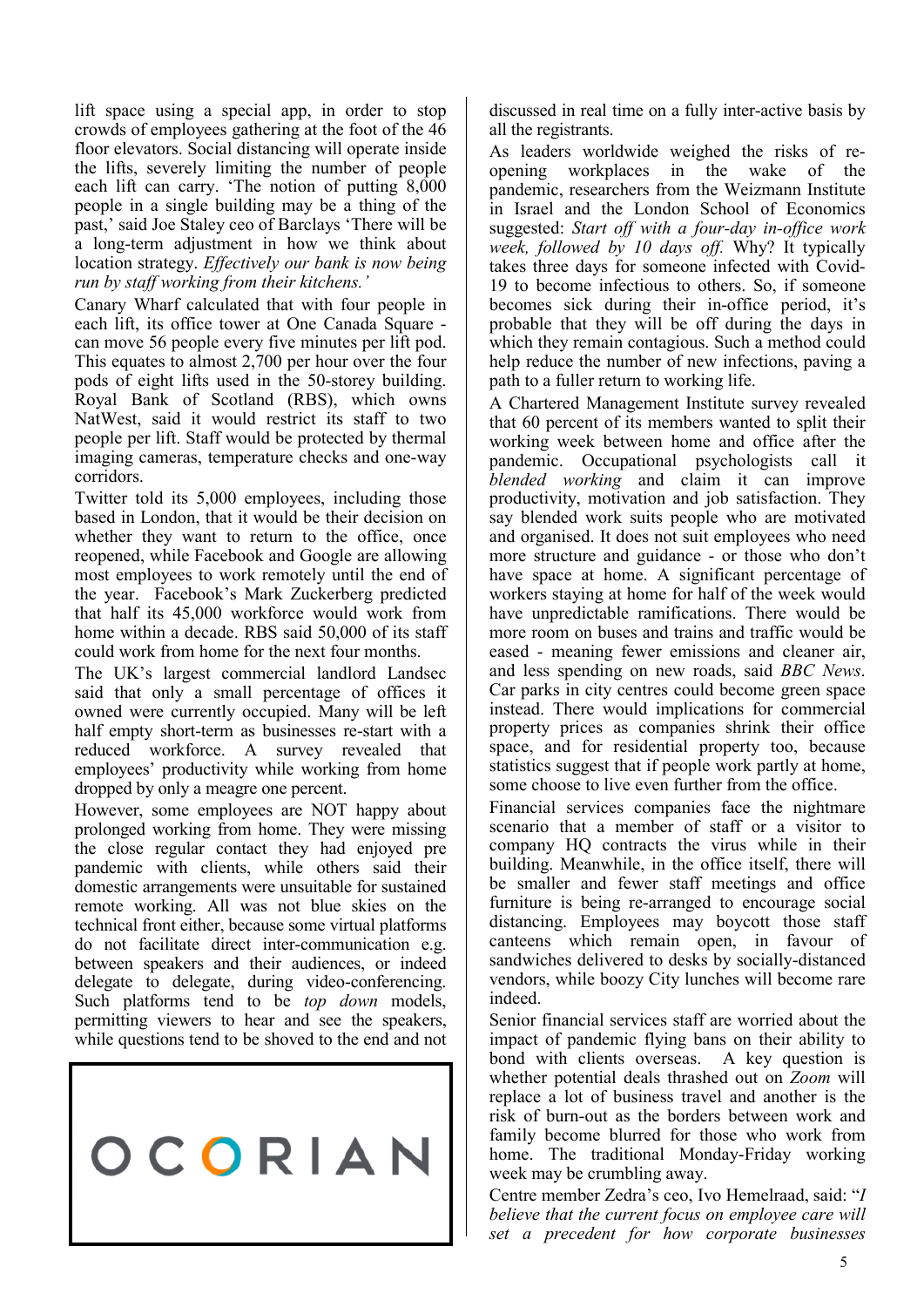*emphasise employee health in years to come. The human culture and core values of a company will become an increasing part of the equation when calculating financial valuations or judging a company's success. I think companies will try to be less dependent on international travel with the rise of digital communication. I think we shall see companies approach networking events and business interactions differently. More companies and employees have discovered that working from home is possible and I expect a lasting effect which will see companies create flexible working spaces and reduce their need for office space. Transacting digitally, instead of old-style wet ink signatures has now accelerated, and there will be no turning back the clock. We are already thinking forward and developing ideas around these emerging trends and new needs of our employees, clients and partners. Modernising our office concepts, staff mobility and processing digitally will be the norm in the future."* 

*\**More than one third of FTSE100 companies have cut their dividends this year, upsetting employee shareholders and ex-employees, who rely on the dividend income. Among them was **BT,** which scrapped its dividend for the first time in more than a decade to free up billions to invest in building 5G and next-generation full-fibre broadband across the UK. Its top executives are waiving cash bonuses for the next two years in a bid to appease investors following the company's decision to suspend its dividend. Ceo Philip Jansen and finance director Simon Lowth will defer their combined bonus payments of £2.2m for the next three years. They will turn their full annual bonuses for the current financial year into shares, *Sky News* reported. "This means that the executive directors will not receive any cash bonuses for two consecutive years," wrote Nick Rose, chair of BT's remuneration committee, in a letter to investors. Mr Jansen has said already that he will donate his £1.2m salary to charity for at least six months. The company said it had suspended the £1bn final dividend for last year and the estimated £1.5bn in dividends for the coming financial year to the end of March 2021. When the dividend is re-introduced in 2022 it will be at half the previous annual level, saving another £750m. It reported a 12 percent fall in pre-tax profits to £2.3bn for the last fiscal year, including a £95m charge due to Covid-19, "mainly reflecting increased debtor provisions." Mr Jansen said: "*The full impact will only become clearer as the economic consequences unfold over the next 12 months.*" He said the money saved from cancelling its dividend would form part of a £12bn investment to accelerate the process of getting "gold-standard" full-fibre broadband to 20m UK homes by the mid to late 2020s. "*In order to deal with the potential* 

*consequences of Covid-19, allow us to invest in FTTP [full-fibre broadband] and 5G, we have taken the difficult decision to suspend the dividend until 2022 and rebase thereafter,"* added Mr Jensen. Cash-strapped tobacco giant Imperial Brands cut its dividend by one third. Companies have either scrapped or reduced dividends to the value of more than £30bn so far this year.

\*Debt laden companies in tottering sectors, such as the airlines, may be forced to merge to survive, requiring government financial aid, Sir Philip Hampton, ex chairman at GlaxoSmithKline, predicted, as it emerged that Jaguar Land Rover was in talks with the government over a possible £1bn rescue loan. Sir Adrian Montague, chairman of Aviva and of the TheCityUK's taskforce, said that the ideal solution would be to take debt off company books and change it into equity. The government was ready to invest funds into corporate casualties, in extremis, in return for equity stakes and investment bankers were being lined to help, he said. This could open the way to more employee share ownership in such businesses, perhaps via BOGOF offers to employees: *Buy one share and get one free.*

\*Meanwhile, the government's **Coronavirus Jobs Retention Scheme (CJRS)** was extended for a second time until September 30, with the taxpayer job subsidy level maintained at 80 percent. However, chancellor Rishi Sunack announced that, from August, he would expect employers to shoulder part of the CJRS financial burden, which is costing taxpayers an estimated £14bn per month. The chancellor announced that he would taper back the CJRS job subsidy from August 1, from when employers will have to pay furloughed<br>employees' NICs and pension enrolment employees' NICs and pension enrolment contributions, but for that month the subsidy will remain at 80 percent of wages up to a maximum of £2500 per month; From September 1, employers will pay, NICs, pension contributions, *plus* ten percent of a furloughed employee's wages, while the state will pay 70 percent, up to a max  $\text{\pounds}2,190$  per month and...

From October 1, employers will pay the above, plus 20 percent of a furloughed employee's, while the state pays 60 percent, up to a max £1875 per month. The scheme is scheduled to end on October 31.

*"The extension of the furlough scheme may make political sense"* said Professor Len Shackleton, editorial and research fellow at the Institute of Economic Affairs, but it may simply delay the inevitable for businesses and employees. Writing for *The Telegraph*, Len argued that we cannot *"flick a switch and go back to the same level and pattern of employment as before. Many jobs which existed*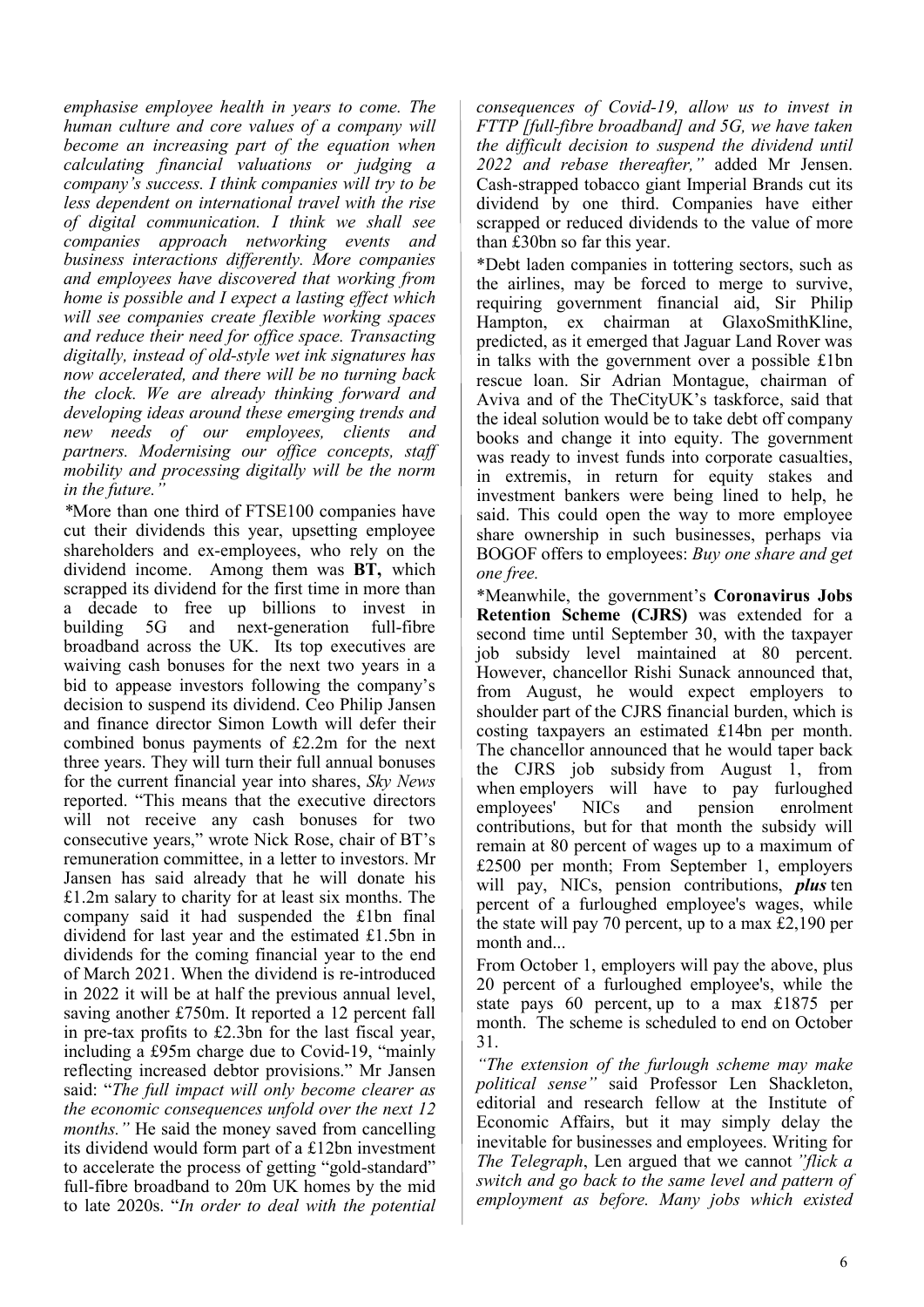*before lockdown will have gone for good: even in normal times over a million jobs are lost in each six -month period (though usually replaced by new ones elsewhere in the economy).* 

*"The current furlough scheme is masking this, holding out the false hope that all the jobs which people had will be there when furlough ends. The longer businesses are dependent on the furlough scheme, and unable to begin reorganising staff and adjusting their business models, the less likely it is that people will have jobs to return to once the lockdown ends. It will delay individuals' plans to seek other jobs where this is clearly going to be necessary,"* he added*.* 

The CJRS was criticised by Centre member **Bird & Bird** over technical detail: "*Unfortunately, the most recent government guidance and the Treasury Direction appear to conflict in places, and the meaning of some parts of the Direction is difficult to interpret. This means that there remains a high degree of uncertainty over some aspects of the CJRS, including the eligibility of employees who are entitled to SSP, how the scheme works for those who have left the business and are re-hired, and whether express agreement is needed from an employee in order to place them on furlough*," said the law firm. Employers can only claim for furloughed employees that were on their PAYE payroll on or before March 19 and who were notified to HMRC (on an RTI submission) on or before that date. For employers who pay employees towards the end of a calendar month, the RTI condition may mean that individuals recruited in March will not be eligible for the CJRS. The later addition of the requirement that employees must have been included on an RTI submission means that some individuals employed as of February 28, now cannot be claimed for.

"The most recent guidance places additional emphasis on the reporting of fraudulent claims and HMRC established an online portal for employees and the public to report suspected CJRS fraud. HMRC retains the right to withhold or demand repayment of CJRS grants where a claim is found to be based on dishonest or inaccurate information. *Areas of concern include employers not passing CJRS grants on to employees, asking employees to work while furloughed, and/or backdating claims to include periods when the employee was in fact working. In view of this, it will be very important for employers to keep clear records concerning furlough, including the rationale for their decision to furlough employees, their communications with employees (including evidence of their agreement to be placed on furlough), and the calculation of their claims,"* warned Bird & Bird.

\*Large companies who borrow from the UK taxpayer will be banned from paying bonuses and dividends, according to the Treasury and the Bank of England. The limit on the **Coronavirus Large Business Interruption Loan Scheme (CLBILS)** has been lifted from £50m to £200m. Firms who want more than £50m will face restrictions until the loan is repaid. The Bank of England will implement the restrictions on the scheme it runs as well as seeking a letter from firms who wish to borrow for more than a year. It said big companies who require loans from the **Bank's Covid Corporate Financing Facility (CCFF)** for a term beyond May 19 2021 "will be expected to provide a letter addressed to HM Treasury that commits to showing restraint on the payment of dividends and other capital distributions and on senior pay". The Bank said: "These commitments are intended to create incentives for, and promote the ability of, businesses to repay their borrowings." As well as limiting dividends and cash bonuses to senior management unless they were announced before applying for the government loan - companies will be prohibited from share buy-backs.

The Treasury and the Bank of England announced that from June 4 they would publish a weekly list of the companies who had accessed the CBILS Facility and how much they had borrowed. Companies will be able to borrow 25 percent of their turnover to a limit of £200m. By mid-May, 86 loans worth £590m had been approved under CBILS.

\*More than 580,000 small SMEs applied for emergency loans of up to £50,000 within the first 16 days after the Treasury's new **Bounce Back Loan Scheme** opened for business. Of these, about 120,000 had either been declined or were still waiting for approval. However, more than £4bn had been paid out already to 464,000 companies. *Bounce Back* loans are aimed at very small SMEs with an annual turnover of less than £200,000. The loans are awarded by banks at the lowest interest rates and are 100 percent guaranteed by the taxpayer. About 43 percent of borrowers told the Business Banking Resolution Service that they either could not, or would not, repay the loans.

Chancellor Rishi Sunak launched *Bounce Back* loans (*perhaps to be relabelled 'Bounced Loans'?)*  after his **Coronavirus Business Interruption Loan Scheme (CBILS)** – available to companies with turnover under £45m – attracted under 53,000 applications, as banks claimed it was too bureaucratic and left them holding 20 percent of the risk on each loan.

**Britain's £500m Future Fund**, which allows startups to seek convertible loans of up to £5m, pulled in £453m worth of applications on its first day, double the amount the Treasury had expected.

\*There was a faint warning for the self-employed in Rishi Sunak's remark as to the fairness in the differential in tax between PAYE and the selfemployed. He may be expecting those who are being bailed out to pay more tax later on. The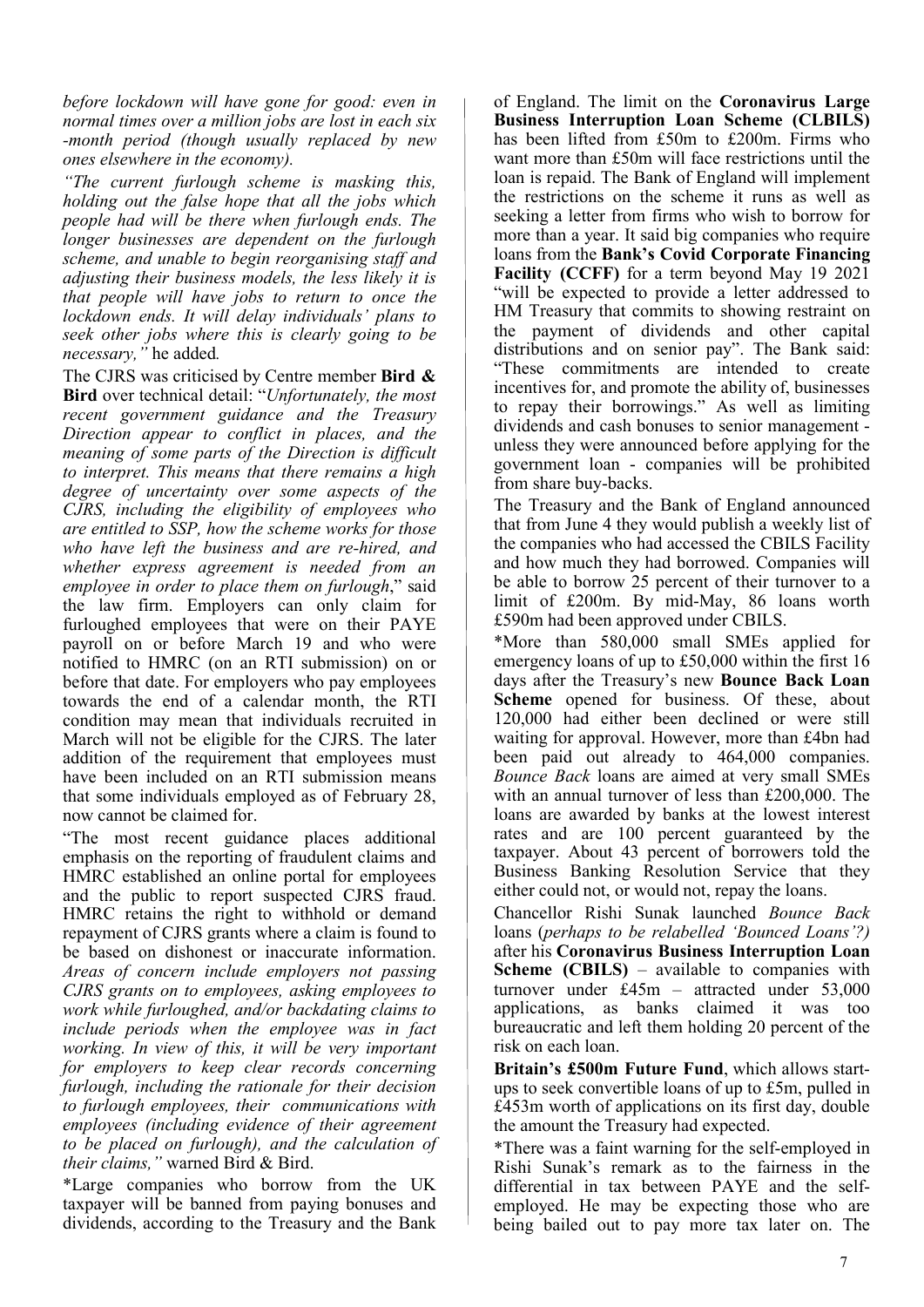controversial new off-payroll rules (IR35), due to have come in April 2020, are already delayed for 12 months, but this could be a temporary reprieve.

*\**An internal Treasury policy report confirmed that ministers and top civil servants were preparing the ground for Cabinet discussions on whether to impose substantial tax rises, sooner, rather than later. This sparked off a battle within senior Tory ranks as to whether it would be better, short term, to borrow more money (*and treat it like a war loan to be repaid much later*) , or bill taxpayers – in the form of either rises in Income Tax, NICs, Corporation Tax and/or VAT rates. Potential cutbacks in annual state pension increases (governed by the Triple Lock) and hikes in property taxation were being looked at too, though the latter would take longer to change. After all, the Treasury argues, people are going to have to pay for keeping 8.4m employees off the dole via the furlough scheme, one way or another.

#### EVENTS

#### **Jersey 2020 re-scheduled to September 25**

The Centre's Jersey share schemes and trustees seminar, held in partnership with the Society of Trust & Estate Practitioners (STEP-Jersey branch), has been rescheduled for Friday September 25 with the proviso that travel and social distancing restrictions are eased by the autumn. Given the hiatus in Brexit negotiations, new developments in corporate governance, the global reach of trustees and the growth in employee ownership trusts, it has never been more timely for those interested in Eso schemes and trusteeship to attend this annual seminar. The programme includes updates on the loan charge, case law, and Esops along with "*A day in the life of a tax inspector*" - looking at the knock-on effect of the pandemic for those working at HMRC. The seminar will conclude with a lunch for delegates and speakers. Experts include: Katherine Neal, Ogier; Graham Muir, CMS; David Pett, Temple Tax Chambers; David Craddock, David Craddock Consultancy Services and Paul Malin, Haines Watts. The seminar will be chaired by Malcolm Hurlston CBE. Invited guests of honour are Mark Hoban, the new chairman of the Jersey Financial Services Commission, and Rt Hon Mark Field, a strong advocate of the Crown Dependencies, who has already accepted.

Prices: Esop Centre/STEP members: £375, Nonmembers:  $\hat{\text{t}}480$ . To reserve your place, email: events@esopcentre.com or call the Centre on  $+44$  (0) 20 7562 0586.

#### **Share plans symposium – October 15**

The Centre's fourth **British Isles share plans symposium**, co-sponsored by **Ocorian,** global provider of bespoke administration and fiduciary services, will now take place in central London on **Thursday October 15**. You can download the programme from www.esopcentre.com/event/british -isles-share-schemes-symposium-2020/. Framed certificates will be handed over to the winning companies of the Centre's 2019 Awards at a short informal reception immediately after this event. Representatives from share plan issuer companies can attend FREE OF CHARGE, with preference given to Centre members and conference newcomers. Enquiries please to Fred Hackworth: fred\_hackworth@zyen.com.

#### **Esop Centre webinar series**

Senior Centre member **David Craddock**, founder<br>and director of his eponymously named and director of his eponymously named consultancy, gave a well-attended webinar on the tax-advantaged share options based Enterprise Management Incentive (EMI) for the Esop Centre's new webinar series. David used five selected client case studies to demonstrate how eligible SMEs could use the EMI scheme profitably in different circumstances. The event was hosted and chaired by Alderman Professor Michael Mainelli, director of the Esop Centre. David told his audience that EMI was the "*most tax efficient share option scheme introduced anywhere in the world."* His first case study was a software technology marketing company he had valued at £300,000, which aimed to be worth between £7m–£10m within five years. He established a nominal option value to maximise employee opportunity and the EMI's exit conditions included an MBO, a takeover, or a flotation and a private share sale – in other words, an exit-only EMI. His second example was an £18m passenger and freight transport company, which was quoted on AIM and which already had both a Sharesave and a SIP operating for its employees. David helped it hook up an executive LTIP with an EMI, using nil cost options and an employee benefit share trust. His third case concerned succession planning and diversification in a £5m privately held software testing company, which had a strong belief in employee share ownership. Employees were used to buying shares with their bonuses, though their market value options could not be exercised within three years. Its share trust operated a surrogate market in share dealing. Mr Craddock's fourth case concerned an engineering company which used an EMI as part of succession planning for an MBO. The directors identified their successors from among 220 employees. The existing directors wanted to stay in their company, but at the same time realise value from their holdings. The company established an employee share trust and the directors sold 24 percent of the equity. It then granted EMI options to key managers with top-up unapproved share options too. The new management would have 40 percent of the company within five years and 75 percent within seven years. Finally David gave his fifth client example: a £10m management consultancy with 140 employees, by using growth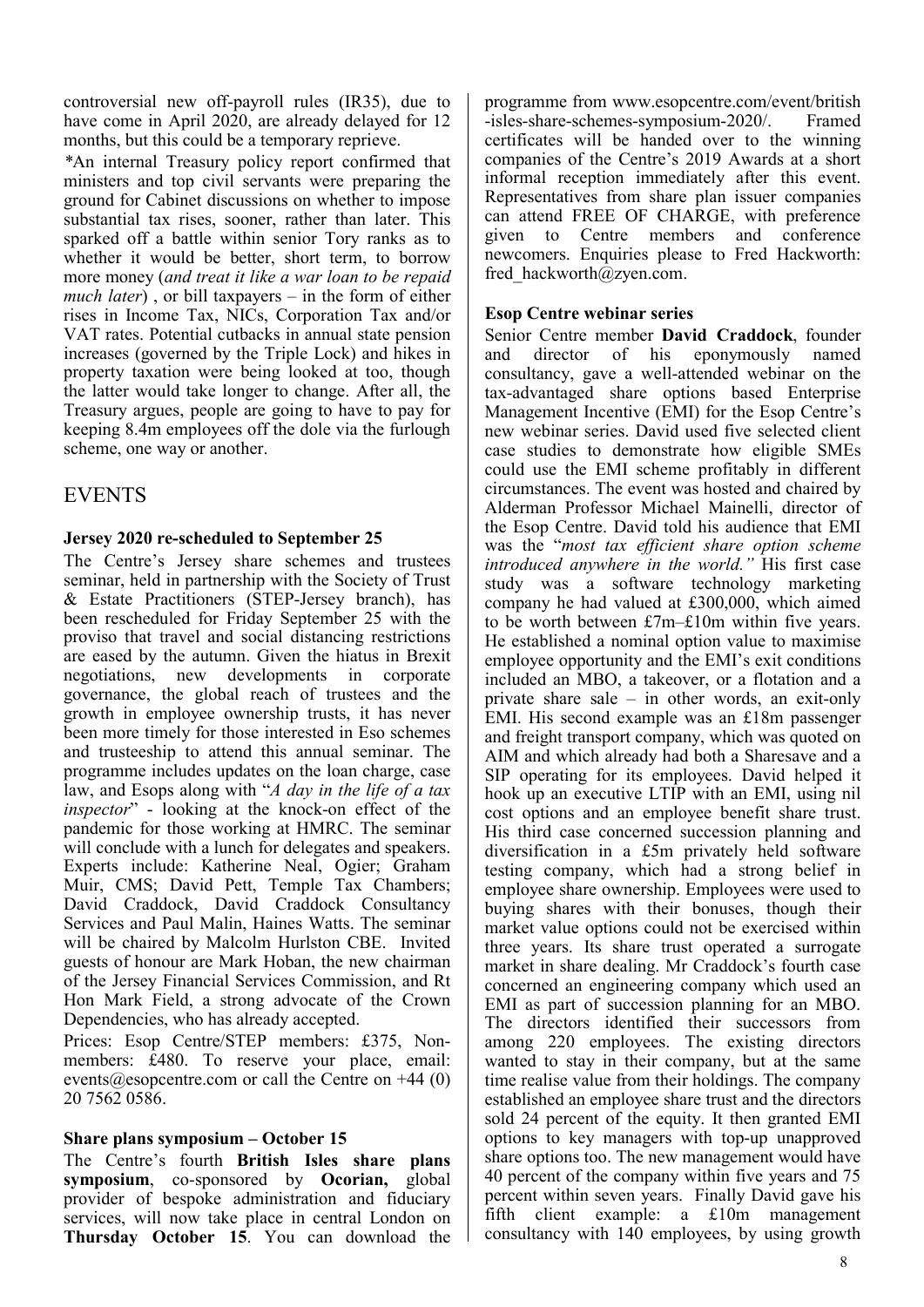shares in conjunction with an EMI. The basis was that if the five shareholders sold the company then they would get the first £10m realised from the sale. He reclassified the ordinary shares as preference shares and created new ords as growth shares. Under this arrangement, 80 percent of the value would go to the shareholders and 20 percent to the employee shareholders. The icing on the cake was that David managed in this case to combine the EMI with Entrepreneurs Relief so that the five major shareholders were taxed at the lower rate of CGT – a huge saving compared to what they would have had to pay under the Income Tax and NICs regimes. A recording of the webinar can be viewed at https:// www.youtube.com/watch?v=De7Vq4oqRVE.

#### **Coming up**

Join us at **16:00** BST **Friday June 4** when Centre member YBS Share Plans' Darren Smith will discuss the **burning Eso questions of the day**  with share plan expert guests on his virtual sofa. Guests include Ross Crick, manager in the wealth structuring team at Jersey Trust company VG, lawyer Emma Parker, managing associate at Tapestry Compliance and Bryony Padgett-Jones share plan account manager at YBS Share Plans. Details at https://fsclub.zyen.com/events/webinars.

Keep an eye on your inbox for news of **further webinars** including: *How to ensure all-employee share plans remain relevant; Awarding shares to employees in a Covid-19 world - how to make good use of the government's Share Incentive Plan (SIP); Adapting to business life during the pandemic - client Q&A; Use of all-employee plans as a tool for engagement, especially during the current situation; The employee share trust establishing a dynamic market for your employee share schemes; Share valuation - the wisdom on price-setting for your employee share schemes; The case for employee share ownership - the heart of the matter revealed; Employment-related securities - the complexity unravelled into practical application; and Employee share schemes - innovative communication strategies guaranteed to increase employee take-up.* 

#### MOVERS AND SHAKERS

#### **Sanne acquires Inbhear**

Centre member **Sanne** has completed its acquisition of Inbhear Fund Service and Inbhear Management Services. Founded in 2004, Inbhear partners managers who have a long-term investment horizon. Like Sanne, it has an institutional client base and is well known for providing high levels of service. This deal enables

#### **Join the Esop Centre**

The Centre offers many benefits to members, whose support and professional activities are essential to the development of broad-based employee share ownership plans. Members include listed and private companies, as well professional experts providing share plan services covering accountancy, administration, design, finance, law and trusteeship.

#### **Membership benefits in full:**

- $\Rightarrow$  Attend our conferences, half-day training seminars, breakfast roundtable discussions and high table dinners. Members receive heavily discounted entry to all paid events and preferential access to free events.
- $\Rightarrow$  Access an online directory of Esop administrators; consultants; lawyers; registrars; remuneration advisers; companies and trustees.
- $\Rightarrow$  Interact with Esop practitioner experts and company share plan managers
- $\Rightarrow$  Publicise your achievements to more than 1,000 readers of the Centre's monthly news publications.
- $\Rightarrow$  Instant access to two monthly publications with exclusive news, insights, regulatory briefs and global Esop updates.
- Hear the latest legal updates, regulatory briefs and market trends from expert speakers at Esop Centre events, at a discounted member rate.
- Work with the Esop Centre on working groups, joint research or outreach projects
- $\Rightarrow$  Access organisational and event sponsorship opportunities.
- $\Rightarrow$  Participate in *newspad's* annual employee share ownership awards.
- $\Rightarrow$  Discounted access to further training from the Esop Institute.
- $\Rightarrow$  Add your voice to an organisation encouraging greater uptake of employee ownership within businesses; receive support when seeking legal/policy clarifications from government and meet representatives from think tanks, media, government, industry bodies and nonprofits by attending Centre events.

**How to join**: contact the Centre at  $\exp(a)$ esopcentre.com or call the team on +44 (0)20 7562 0586.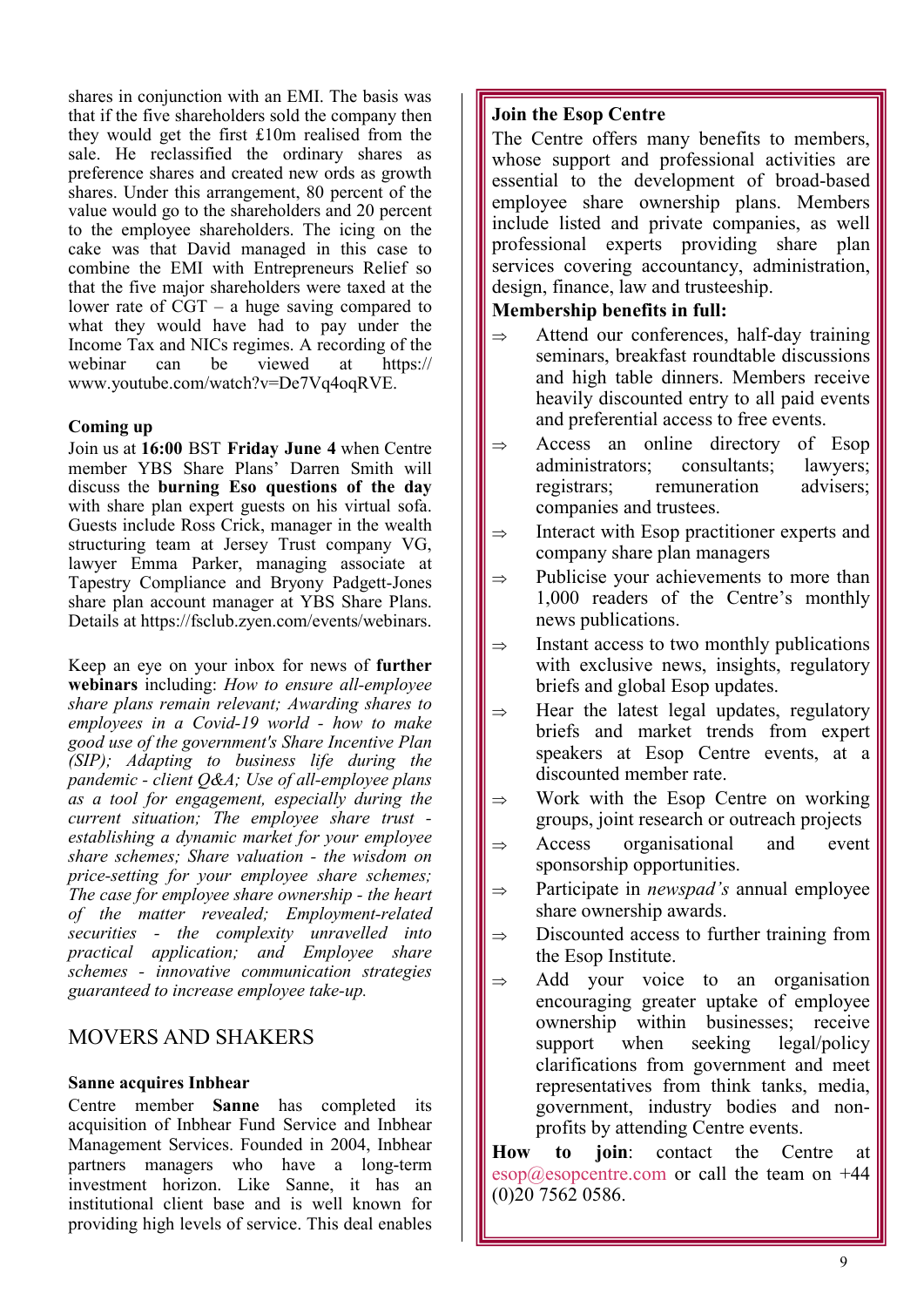Sanne to strengthen its expertise in Dublin and adds new strategic locations to its global office network. Martin Schnaier, ceo of Sanne Group, said: "*The acquisition of Inbhear adds to Sanne's growing pipeline, representing continued momentum in expanding and diversifying our client service proposition and advancing our vision of becoming one of the world's leading providers of alternative asset and corporate administration services."* Sanne, a global provider of alternative asset and corporate services, was founded in 1988. Now listed in the FTSE 250, it employs more than 1,800 people worldwide and administers structures and funds with more than £250 bn in assets.

#### **FEEDBACK**

*A new column giving members the chance to air their Eso ideas. The views expressed here are not necessarily those of the Esop Centre.* 

**Graeme Nuttall OBE,** partner in Fieldfisher's tax structuring department and its employee and mutual ownership team, said: "I support the idea of Employee Ownership Trusts in listed companies. By this I mean I want to see employee trusts in listed companies with shares held permanently on behalf of all employees. The dividends that would otherwise be received are waived and paid out as bonuses to all employees. Further, the trustee directors would be elected or selected by employees and not by the main board. Shares held in this way would come from the usual ten percent dilution limit allowed for share plans. Investment protection guidelines need changing to permit this sort of trust rather than only allowing a "warehouse" trust. This is such a novel way of thinking about share plans in listed companies that I can see at some point it may be necessary to nudge the creation of permanent employee trust shareholdings in listed companies through a right to request.

Just as a statutory nudge wasn't needed for private companies, there are alternative ways to try first, in relation to listed companies, starting with changing the Investment Association Principles of Remuneration to permit permanent employee trust shareholdings and publishing guidance on how the governance, accounting, financing and tax aspects of such trusts would work. I expect a tax change will be needed to make contributions tax deductible before this idea can compete successfully with direct employee share ownership in listed companies.

## **WHITE & CASE**

#### UK CORNER

#### **Reminder: share plan awards filing deadline**

In the absence of an announcement from HMRC, as this edition went to Press, about any extension in filing, the current deadline for electronically submitting ERS annual returns for the fiscal year 2019-20 remained on or before *July 6* 2020.

#### **Lloyds in the Sin Bin over executive bonus plan**

Lloyds Banking Group shareholders rebelled against the lender's pay policy for senior executives, with more than a third of agm votes cast against its bonus plan. The reverse came after the shareholder advisory group, ISS, recommended that investors block Lloyds' executive pay policy over concerns about a switch to more certain long-term bonuses. The policy passed with only 64 percent support from the votes cast. Lloyds is switching to a restricted share incentive scheme for senior executives after mounting criticism among executives after mounting criticism shareholder groups of uncapped long-term incentive plans (LTIPs) Under the new proposals, ceo Antonio Horta-Osório can earn a maximum annual overall pay package of £6.3m, down from £8.3m previously, ISS calculated. But the proxy agency questioned whether the reduction was sufficient, given the higher probability of receiving the bonuses.

Lloyds said it would consult investors further after some expressed reservations, including calls for plan simplification, but was determined to implement the new policy. However, its pay policy will be placed immediately in the Investment Association's *Sin Bin* and, accordingly, the bank will be required to state openly what steps it intends to meet shareholder criticisms. Lloyds said the reduction was in line with industry standards and that the bonuses were still subject to tests. Since last year's investor meeting, Lloyds has cut pension cash contributions for top executives and raised contributions for all other staff after stinging criticism from politicians. Horta-Osório and other executives have waived their bonuses for this year due to the pandemic. In a statement during the webcast investor meeting, Horta-Osório said supporting customers hit financially by the pandemic was the "right thing to do", but this would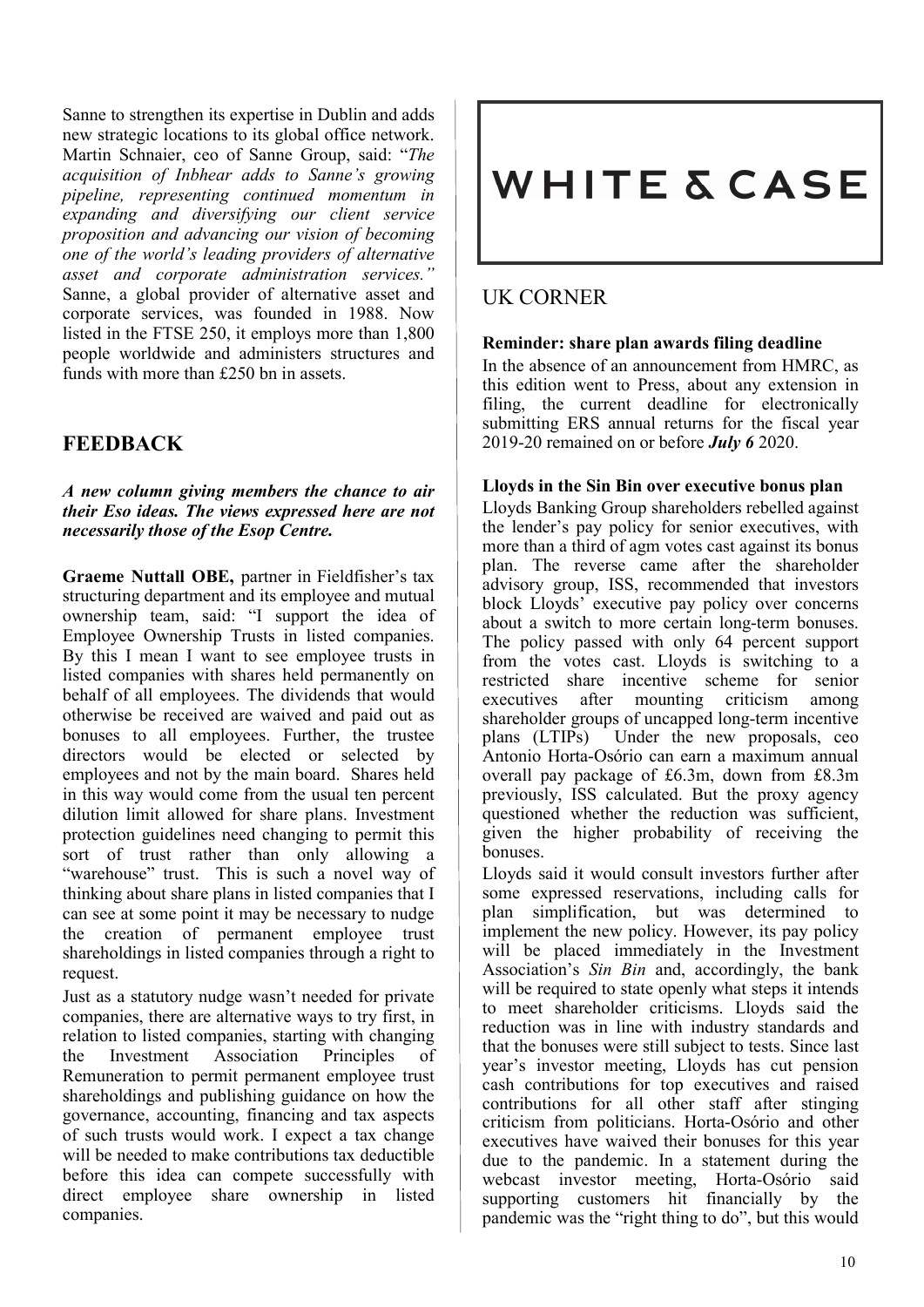come at a financial cost to the bank. (a link to the IA's Investment Public Register - referred to in *newspad* as the '**sin bin' -** is provided at www.esopcentre.com/news/newspad/).

#### **It's raining bonuses at Tesco**

Departing Tesco ceo, Dave Lewis, received a £6.42m reward package, the biggest annual haul for any executive at the supermarket since the departure of Sir Terry Leahy almost a decade ago. Lewis, who is leaving in September, witnessed his total reward rise by more than a third last year, thanks to a leap in annual and long-term bonus payouts. He won a £2.4m annual cash bonus and another £2.4m long term share bonus on top of £1.6m in basic salary and benefits. Lewis's basic salary alone is 355 times that of the lowest paid average employee. His long term share bonus was boosted controversially by £666,000, based on Tesco's share performance against rival retailers. That share price measurement moved much in his favour after Tesco's remuneration committee removed the online grocer Ocado from the list of rivals. A note in Tesco's accounts showed that if Ocado's stellar share price performance had been included, Lewis and Tesco's fd, Alan Stewart, would have received a reduction of more than £1m in long-term bonuses between them. The bonuses are the largest Tesco has paid to its ceo since the departure of Leahy who received a £7.1m package in his last year at the business. Lewis will be succeeded by Boots executive Ken Murphy. As a *good leaver*, Lewis will receive a portion of his annual bonus for the current financial year too, which could exceed £1.8m. He will be entitled to a proportion of share bonuses, partly dependent on performance of the company, which will vest over the next few years. Tesco was forced to defend paying a £635m dividend to shareholders while accepting a similar-sized tax break from the government's emergency Covid-19 support package. The Labour peer Andrew Adonis said it was "*absolutely wrong*" for Tesco to accept a business rates holiday worth £585m and said the retailer should "pay it back," as it could afford to pay a big dividend to shareholders. The company's annual report revealed that Tesco paid a £10.7m lump sum payment to the former ceo, Philip Clarke,

## **TRAVERS SMITH**

in March in a settlement of due pension contributions. Clarke, who stepped down in September 2014, left Tesco in January 2015 shortly after the discovery of an accounting black hole and a period of poor performance.

#### **Temporary agm law in focus**

The government's business (BEIS) department and the FRC issued an update confirming that the Bill containing Covid-19 agm measures was being introduced in the Commons with a second reading on or around June 2. If passed, it can expect to receive Royal Assent later this month. The legislation will be temporary, backdated to March 26 and expiring on September 30, giving companies who have postponed their agms until the end of September to re-convene. The legislation will be kept under review and extended if needed. The temporary measures will be similar to previously issued FCA and ICSA guidance allowing companies to: hold 'closed meetings'; form their quorum in a non face-to-face manner, e.g. by phone or virtually; communicate electronically with shareholders and not have to state the venue on the notice. FTSE 100 giants including GlaxoSmithKline and Barclays were holding virtual agms, using video conferencing.

#### **HMRC study into tax avoiders**

The attitude of tax avoidance scheme users is influenced by the credibility of the scheme promoters and of their back-up QCs, an HMRC research study has shown. Users regard tax avoidance schemes as both commonplace and socially acceptable, reported tax expert Paul Malin, of Haines Watts, a regular speaker at the Centre's Channel Islands seminars. The subjects of 20 indepth interviews with tax avoidance scheme users, who had settled their affairs with HMRC, confirmed that they believed that such schemes were necessary because they were paying away half their income in tax and PAYE – and that signing up would deliver a gain. Users were divided into those unaware that their scheme was illegal, those who believed it was technically legal and fair and those who knew it was tax avoidance, yet who were ready to either negotiate with HMRC or contest it in the courts. The survey results reignited concerns about the role of certain QCs who acted on behalf of the scheme promoters, echoing the sentiment of the promoter in terms of the user's case being strong and worth contesting. One scheme user said: *"I kept it going because the QC was confident of winning…he had no doubts. There was no equivocation at all."* 

HMRC itself came under scrutiny over how it handled the settlement process, said Mr Malin. "Scheme users were often speaking to a number of different agents within HMRC, not all of whom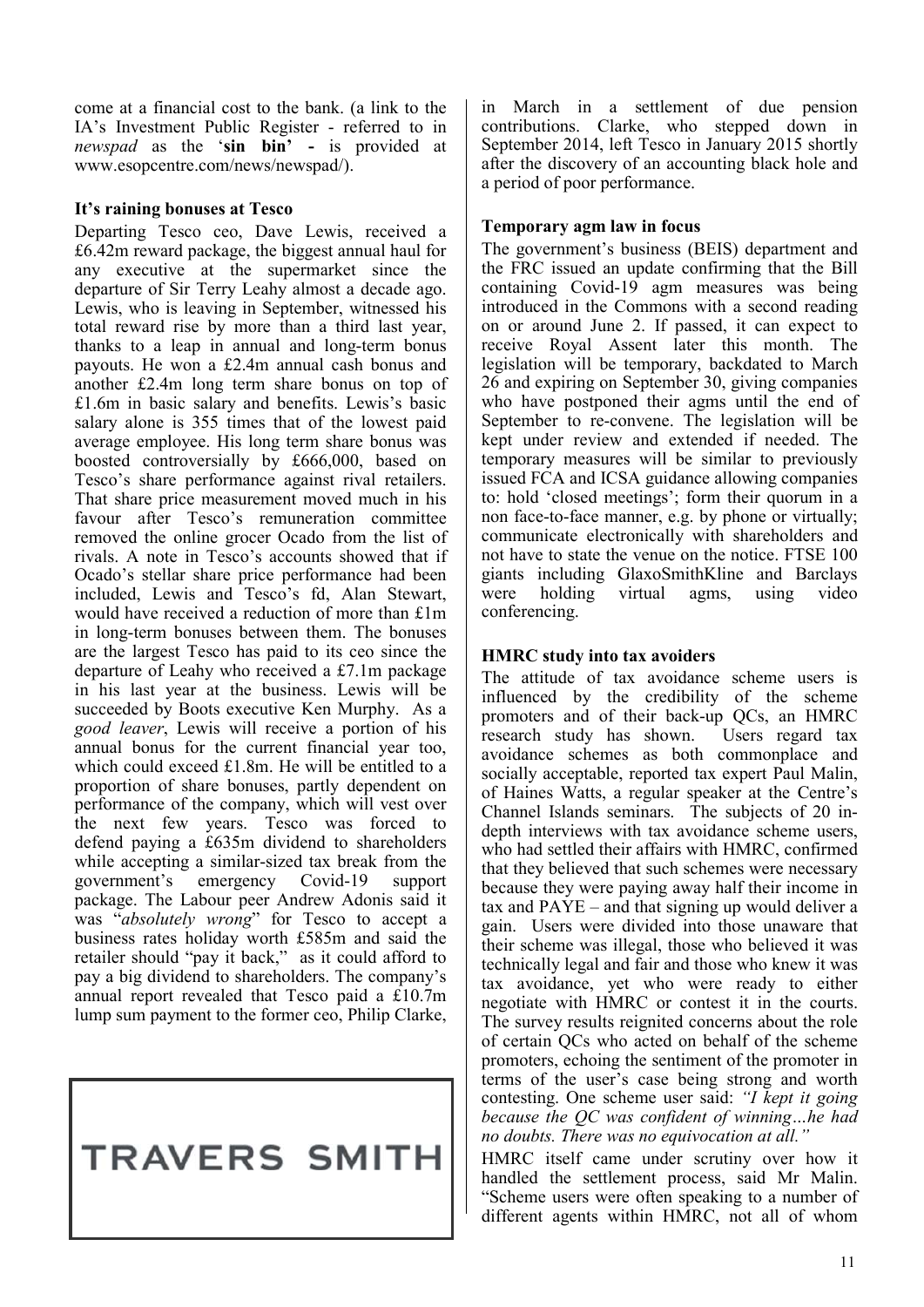were up to speed with the user's case. Overall, the greatest variation in experience was in response to letters received from HMRC, an often cited influence on critical customer experience amongst a mix of user types who had paid after clarification or discussion with HMRC. Users discussed receiving a range of letters from HMRC, often originating from different names/departments and not always clear in terms of the content," he added.

#### **Freeze LTIPs and reduce quantum, urges IA.**

Remuneration committees should be prepared to put executive long term incentive plans (LTIPs) on hold and to eliminate any 'windfall gains' at vesting, for the duration of the pandemic, advised The Investment Association (IA). Companies should think seriously about whether it would be prudent to postpone new LTIP awards until the pandemic is fully under control. Even if bonuses had already been approved, remuneration committees (rem-comms) should consider scrapping or reducing them, it said. For failure to adjust executive incentive packages to reflect the effects of Covid-19 on employees, other shareholders and stakeholders, could have a severe impact on corporate reputations, warned the IA, which speaks for trillions worth of investor institutional funds. It was responding to requests from remcoms of UK listed companies and their advisers to provide shareholder expectations on how committees should reflect on the impact of Covid-19 on executive reward.

"These expectations are evolving as the ongoing impact of the pandemic becomes clearer and we expect that we will update this guidance as the situation develops or other issues arise," said Centre member **Linklaters,** which cited the IA's *Principles of Remuneration* as continuing to provide a useful guide to shareholder expectations and good practice. Shareholders recognised that remcoms would have to sensitively balance the need to incentivise executive performance at a time where management teams were being asked to show significant leadership and resilience and ensure the executive experience was commensurate with that of shareholders, employees and other stakeholders.

\*IA members do *not* expect rem-comms to adjust performance conditions for annual bonuses or inflight LTIP awards to account for the impact of Covid-19. Where the remcom considers that performance of the company and shareholder experience is not commensurate with the executive remuneration outcomes, it should use its discretion to ensure a good link between pay and performance. In such cases remcoms should engage with their shareholders and disclose the reasons for the use of such discretion.

\*Most members said that for December year-end

# 巫 ZEDRA

companies which have already made grants, if the share price fall was solely related to Covid-19 market movements then they would accept that there did not need to be an adjustment to the grant size. Nonetheless, it was important for the remcoms to confirm that they would look at the general market and share price response over the performance period to ensure that windfall gains would not be received on vesting. Shareholders will expect the committee to use its discretion to reduce vesting outcomes where windfall gains have been received. Remcoms should set out in their next remuneration report the approach they will take and factors they will consider when judging if there has been a windfall gain from the LTIP grant. Shareholders would expect any longer-term individual share price underperformance to be accounted for. If, for instance, the share price was down 30 percent in the year prior to the Covid-19 market reaction, an appropriate scaling back should be applied.

\*Institutional shareholders feel that it is important for remcoms to examine the individual circumstances of the company and the impact of Covid-19 on it, said the IA. Companies and shareholders are uneasy over the ability to set meaningful three-year targets at the present time and question the appropriate grant size, given the share price reaction to Covid-19. In particular, committees should be considering if it was still appropriate to make LTIP grants at this time and whether, given the situation, it might be more appropriate to *postpone* the current LTIP grant.

\*Members believe that there are several choices depending on the circumstances of the company:

1) grant on the normal timeline setting performance conditions and grant size at the current time. 2) grant on the normal timeline setting the grant size now but committing to set performance conditions within six months. 3) delaying the grant to allow the committee to assess more fully the appropriate performance conditions and grant size. In such circumstances remcoms should aim to make the grant within six months of the normal grant date.

The committee should explain the approach they have taken to their shareholders. Whichever approach is taken, they should be clear about the discretionary powers available on vesting and commit to using them to ensure that outcomes will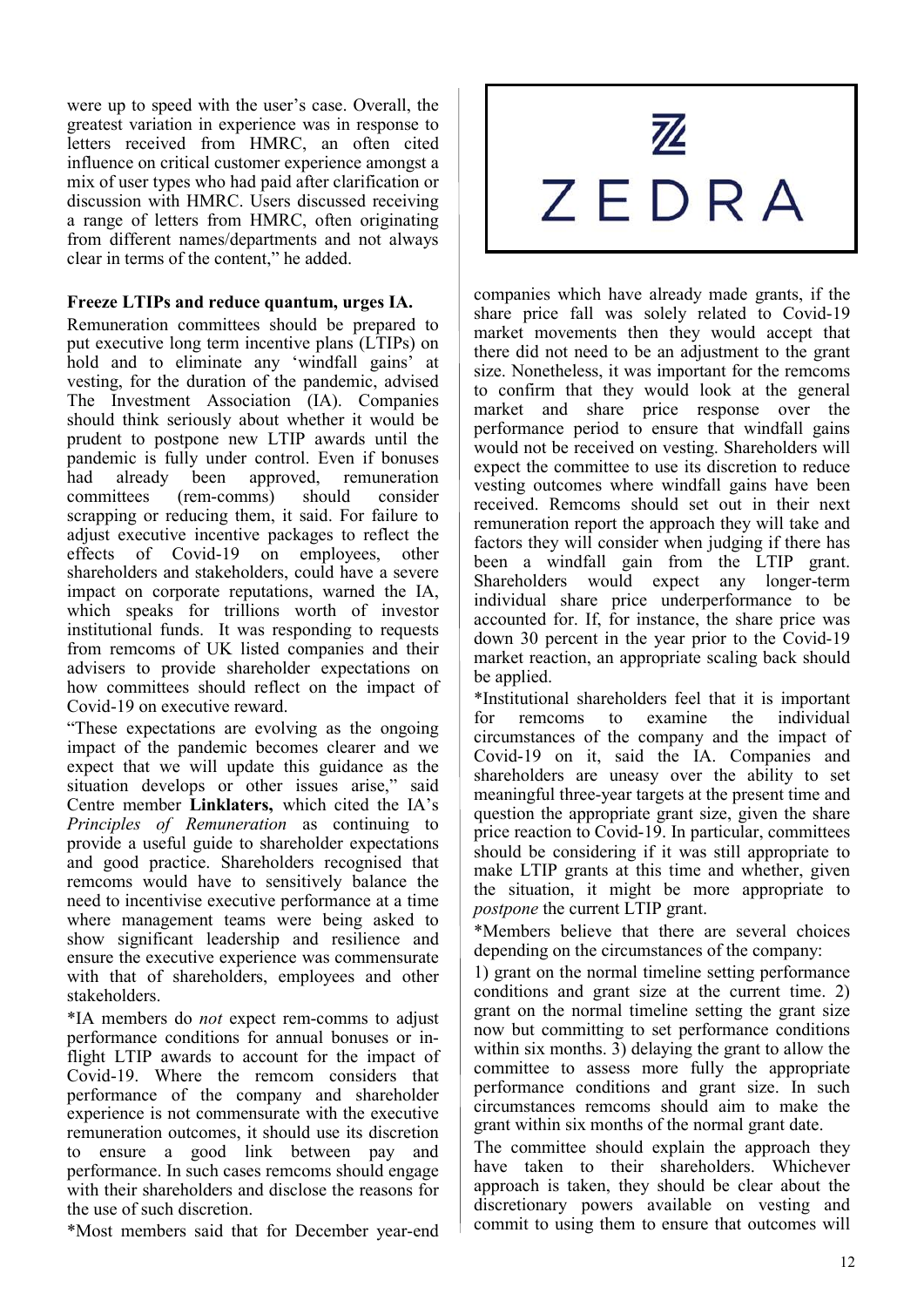reflect company and executive performance, as well as the experience of shareholders and stakeholders including employees. *Shareholders will expect the committee to use its discretion to reduce vesting outcomes where windfall gains have been received. Committees will have to adopt an approach that is appropriate to the company and the specific impacts of Covid-19 on the business.* Whichever approach is adopted, committees should be careful not to isolate executives from the impact of Covid-19 in a manner inconsistent with the approach taken to the general workforce. The issues on performance conditions and grant size are outlined below, said the IA.

*Quantum*: Rem-comms need to be pro-active in determining the appropriate LTIP award size in the current market environment, given sustained share price falls. Making awards at maximum potential in cases where share prices have fallen substantially is to be discouraged. Committees should consider reducing LTIP grants to reflect the shareholder experience.

*Performance conditions*: remcoms will have to consider if the performance conditions for future LTIP grants are still appropriate in the current market environment. Shareholders want<br>performance conditions to be stretching. performance conditions to be stretching. Committees may wish to make an LTIP grant at the usual time while delaying setting performance conditions for a reasonable period of time (up to six months), until the impact of Covid-19 on the business is clearer. If committees delay LTIP grants until further clarity is established, shareholders would still expect best practice to be a performance period of three years following grant. However, where this is not possible, committees may shorten the performance period by up to six months, contingent on the explanation provided by the committee and adequate post-vesting holding provisions being in place. Where the performance period is shortened, grant sizes should be similarly reduced.

\*Shareholders expect executive remuneration to be aligned with the experience of the company, its employees and its other stakeholders. Where a company has sought to raise additional capital from shareholders, or has required government support such as furloughing employees, shareholders would expect this to be reflected in the executives' remuneration outcomes. The Principles of Remuneration are clear that *executive remuneration should be reflective of the pay and conditions in the wider workforce*. Covid-19 and the measures taken to avert its wider spread, will result in many employees being furloughed or asked to take paycuts. *Remcoms and management teams should be even more mindful of the wider employee context through this period*. Failure to do so may have significant reputational ramifications. Members

have noted those companies who have already proposed temporary salary reductions for executives or decisions to freeze the variable pay, shareholders will support companies that do so and recognise that *if they are asking employees to take temporary reductions such an approach should be followed by the executives too*.

*\**Many companies will have spent significant time consulting their shareholders on the new remuneration policies which will be put to shareholders during this agm season. Institutional shareholders do not believe that these companies should be re-writing their remuneration policies at this time, but if companies are seeking to propose variable pay increases in the current year, the remcom should carefully consider if such an increase is appropriate in 2020. For those companies yet to consult on a new remuneration policy, it may not be appropriate to bring forward such policies with substantial changes if the company is significantly impacted by Covid-19. For these companies, it may be better to wait until there is greater clarity on the future market environment before proposing significant changes to their remuneration policies. Companies who have received government support to help them through the Covid pandemic should cut executive pay and consider clawing back bonuses from senior executives, said the IA. Members of the Investment Association, who include BlackRock, Legal & General Investment Management and Vanguard as well as pension funds, manage more than £7tn in assets, giving them weight in any pay award vote.

#### **Departure bill at Royal Mail**

Struggling postal group Royal Mail (RM) cancelled its dividend distribution as it tried to shore up its balance sheet in the face of the Covid-19 crisis – hitting hundreds of thousands of shareholders, including postal employees, most of whom are employee shareholders. Days later, Swiss–based ceo Rico Back, who was earning up to £2.7m a year, quit his post with immediate effect. Back is on gardening leave until August 15 and is to receive a £1m pay-off, comprising his salary and benefits during that period and nine monthly payments totalling £480,000 in lieu of working his notice period. However, he will *not* receive a cash bonus or share awards for 2019-20 or 2020-21, worth around £2.5m. RM, which gave no explanation for Back's departure, agreed to pay £50,000 towards his legal fees and £25,000 towards "outplacement support." The German-born executive was criticised for remaining in Switzerland, his country of residence, during the pandemic. Royal Mail said Back was following government advice to work from home. He was replaced in the interim by the company's chairman, Keith Williams, a former ceo of BA.

Two years ago, the share price of privatised RM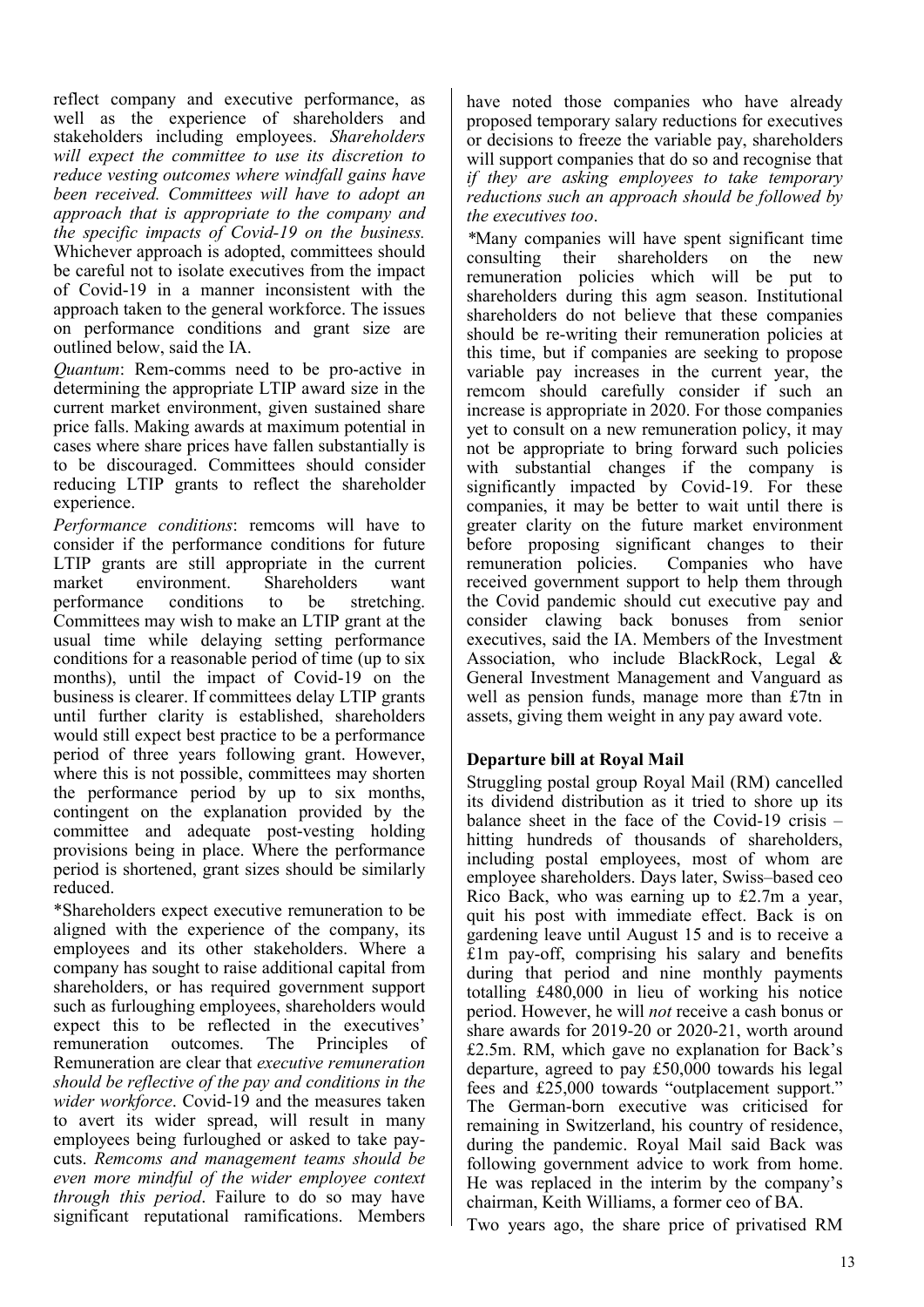stood at a lofty **631p** and it seemed to be the poster boy for all-employee share ownership. By early May this year, however, its share price had slumped to less than half the privatisation float price of 330p. However, news of Back's departure lifted the share price up by more than eight percent to **176p**. RM warned that it might not even make a profit this year, while the CWU, the main posties' union, was still planning strike action.

About 150,000 postal employees received *free* shares in a five-year Share Incentive Plan when RM was privatised in 2013. The entire board missed out on any bonus in the previous year after a lacklustre period for the postal service. Neither Mr Back, who faced criticism over a *£5.8m golden hello* when he joined, nor former ceo Moya Greene secured a payout following poor results. Letter volumes fell seven percent. RM promised to listen more closely to shareholders after investors rejected last year's pay report by 71 percent over accusations of excessive reward. Since then, the company said it would change the way its bonus schemes – an annual one and an LTIP – operate, with the maximum bonus falling from  $200$  percent of an executive's yearly pay to 150 percent. Orna Ni-Chionna, chair of the pay committee, who was blamed for allowing the £5.8m payment to Mr Back and a near £1m *golden goodbye* to Ms Greene, has left. This year, the LTIP set up in 2016 will not pay out.

#### **Hospital chiefs' bonuses axed and pay capped**

The government capped pay for private hospital bosses and banned bonuses while their facilities are run by the NHS to help during the Covid-19 crisis, in an example of demanding executive pay restraint in return for emergency state support.

Under a special deal, the government took over 8,000 private hospital beds, 20,000 nurses and 700 doctors "at cost" for at least 14 weeks, in what was described as a de facto bail-out for the companies. The temporary takeover was designed to provide extra healthcare facilities during a time of national crisis, but provided financial relief to the private hospital companies and their shareholders. The sector faced a huge fall in revenues during lockdown, as non-emergency treatments were cancelled and foreign patients – who account for a significant proportion of private hospital income – were prevented from travelling to the UK. The 26 companies who signed the NHS deal cannot claim back costs for executive salaries higher than the pay of NHS trust bosses for the period that the NHS remains in control of their facilities. The NHS will not cover dividend payments to shareholders during the takeover period. The median annual pay of the ceo of a large acute NHS trust should be about £225,000, according to NHS guidance. Simon

Stevens, the ceo of NHS England, was entitled to a salary of up to £240,000 for the 2018-19 financial year. Although the median annual salary of a trust ceo is almost eight times higher than the UK average, maintaining the pay cap over a 12-month period would represent a significant reduction for many private healthcare chiefs whose pay deals are significantly larger than their public-sector counterparts. Once the initial 14-week period of the deal expires, it can be extended on a weekly basis. Justin Ash, ceo of Spire Healthcare, received £1m in

total pay for 2019. Spire said Ash and the chairman and finance director had each agreed a 20 percent pay cut for April, May and June. The highest-paid director of the UK subsidiary of private hospital owner Ramsay subsidiary received £1.1m in the year to June 2018. US-listed hospitals giant HCA Healthcare cut pay for senior executives by 30 percent, while the highest-paid director of the UK subsidiary was paid £711,000 in 2018. However, the contracts are understood not to contain provisions about executive reward or bonuses beyond the period of NHS control, raising the possibility that some private hospital chiefs could still receive large rewards during 2020, even though the companies may have struggled to hit targets or even survive without emergency help from the government or investors.

#### **Top executives hold onto their bonuses**

Almost two out of five leading companies have cut executive *pay* to reduce costs during the shutdown but only one in seven have slashed bonuses and long -term incentive payments, a new study claimed. The left-leaning **High Pay Centre** said at least 18 percent of FTSE 100 companies and 23 percent of FTSE 250 companies were intending to take advantage of the Covid-19 Job Retention Scheme, so their staff will be placed on furlough with 80 percent of the wage costs covered by the government. Some companies made it clear that they will top up wages to their full value, said the think tank. Its report said that in the past five years these companies have spent a combined total of £321m on ceo pay, paid out £26bn in dividends and made £42bn in profits. Around 37 percent of FTSE 100 companies have cut executive pay during the crisis but only 13 percent have cut the bonuses and long-term incentive payments that comprise the biggest component of executive pay awards. Luke Hildyard, director of the High Pay Centre, said: "The CJRS is a vital progressive measure to protect people's jobs and incomes at this critical time, but it's important to understand that it is a subsidy for businesses, as well as for workers. The companies that are effectively taking public money to sustain themselves through the shutdown will be under particular pressure to achieve a fairer balance between rewards for executives, investors and their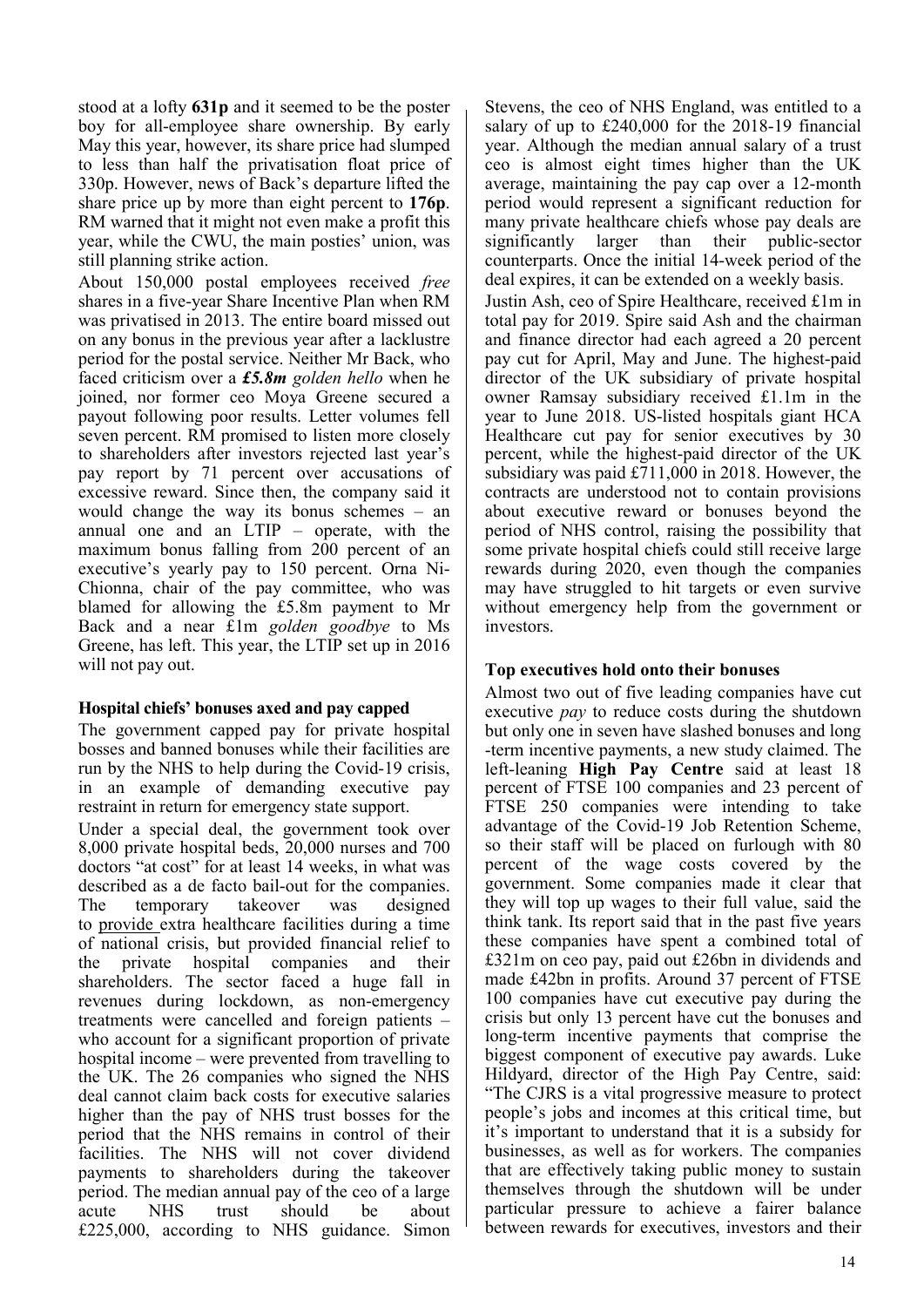wider workforce in future. Hopefully the sense of solidarity forged in the crisis will raise ambitions for the social and environmental contribution of all businesses."

There are currently no limits on executive pay attached to the government's various support schemes, but this will change if companies are forced to apply in extremis for life-support state loans. Investors are concerned large payments could prove controversial at a time of unprecedented crisis. However, there are concerns that some companies may carry on with pre-crisis pay policies. The Institute of Directors (IoD) backed the call for companies to consider any payouts. "Nothing is normal for companies at the moment, and that should include remuneration," said Edwin Morgan, the IoD's director of policy. "*Ideally, pay policy during a crisis would be designed to encourage the whole organisation to pull together. State support is there to keep companies alive while the economy is frozen, and boards should think very carefully about how they reward executives, particularly when other stakeholders might be losing out.*"

#### **Bonuses linked to climate objectives**

**National Express**'s new climate commitments link senior executive pay to de-carbonisation progress for the first time. From now on, 25 percent of senior executives LTIP packages will be linked to delivery against the 2030 bus and 2035 coach aims. Other firms linking staff pay to de-carbonisation include Shell, whose 150 most senior executives had their monthly pay packets tied to progress against its three-year emissions reduction targets in 2019. Repsol and BP have made similar moves, while Britvic, Thames Water and Philips have plumped for loans with sustainability-linked rates. The trend towards linking staff pay to environmental progress has experienced an up-tick in recent months - buoyed by a new wave of climate activism, scientific research and stricter green policies. However, recent research found that just six percent of UK ceos have financial incentives and bonuses tied to environmental strategies and performance across the business practice. The same study, concluded in December 2019, found that 90 percent of UK businesses had no financial incentives to focus on environmental sustainability at all.

**EOT news:** Electric heating distributor **EHC Energy** embraced employee ownership after its directors sold a majority stake into a staff share scheme. The Blantyre firm's directors Bill Walters and David Stevenson had been transferring day-today running of the business to managers and other staff over the last 18 months. EHC, which installs energy-efficient heating systems for social and

private landlords across the UK and supplies plumbing and electrical wholesalers, reported turnover of £3.75m last year. Walters said: "The directors of EHC have actively been looking for a suitable exit strategy that would provide a solution which safeguards all parties concerned. When we discussed the options with the key staff it was agreed the employee share scheme would deliver the best long-term solution to meet our future aspirations. We are delighted that the transaction is now complete and provides stability across the company in these challenging times.''

#### **One month deadline in Post Brexit talks**

As this issue went to Press, Boris Johnson's government had just one month left in which to apply for an extension to the post Brexit transition period, which otherwise will expire on December 31. Talks between the UK and EU over a potential post-Brexit trade deal were almost deadlocked, with both sides admitting that *very little progress* had been made in the third round of the talks, which ended a week ago. Negotiators have been hampered anyway by the restricted attendance meeting rules imposed during the Covid-19 pandemic. Video link was a headache for the EU with its 27 member states, all anxious to chip in with their requests regarding the shape and content of any future post transition deal. The UK has to decide whether to press the ejector button and plan for life under WTO rules after the transition period expires. BoJo's government said it would not agree to an extension, even after the EU suggested one. The UK's chief negotiator warned Michel Barnier that he must drop his alleged "ideological approach" as the final round of talks neared. The comments from David Frost came as both sides offered a gloomy prognosis for the negotiations on trade, security and fisheries, with little sign of the teams finding common ground. BBC Europe editor Katya Adler said the EU accused the UK of concentrating on its priorities while going slow on issues more important to the 27 -member bloc. She added that the UK wanted to first settle a core trade deal alongside deals on aviation and energy, while the EU was keen to focus on fishing quotas and competition rules. Michel Barnier, the EU's chief negotiator, said that the talks had been "very disappointing" adding that he was not optimistic about the outcome. A key flashpoint remained the British insistence that it would not tie itself to common so-called level playing conditions on environmental, social and labour standards. Barnier accused the UK of trying to pick and choose parts of the EU single market, dismissing the government's claims that it is seeking a typical freetrade agreement: *"Every time we meet they say they would be happy to have a Canada-style agreement, but at the same time ... they ask for far more from us*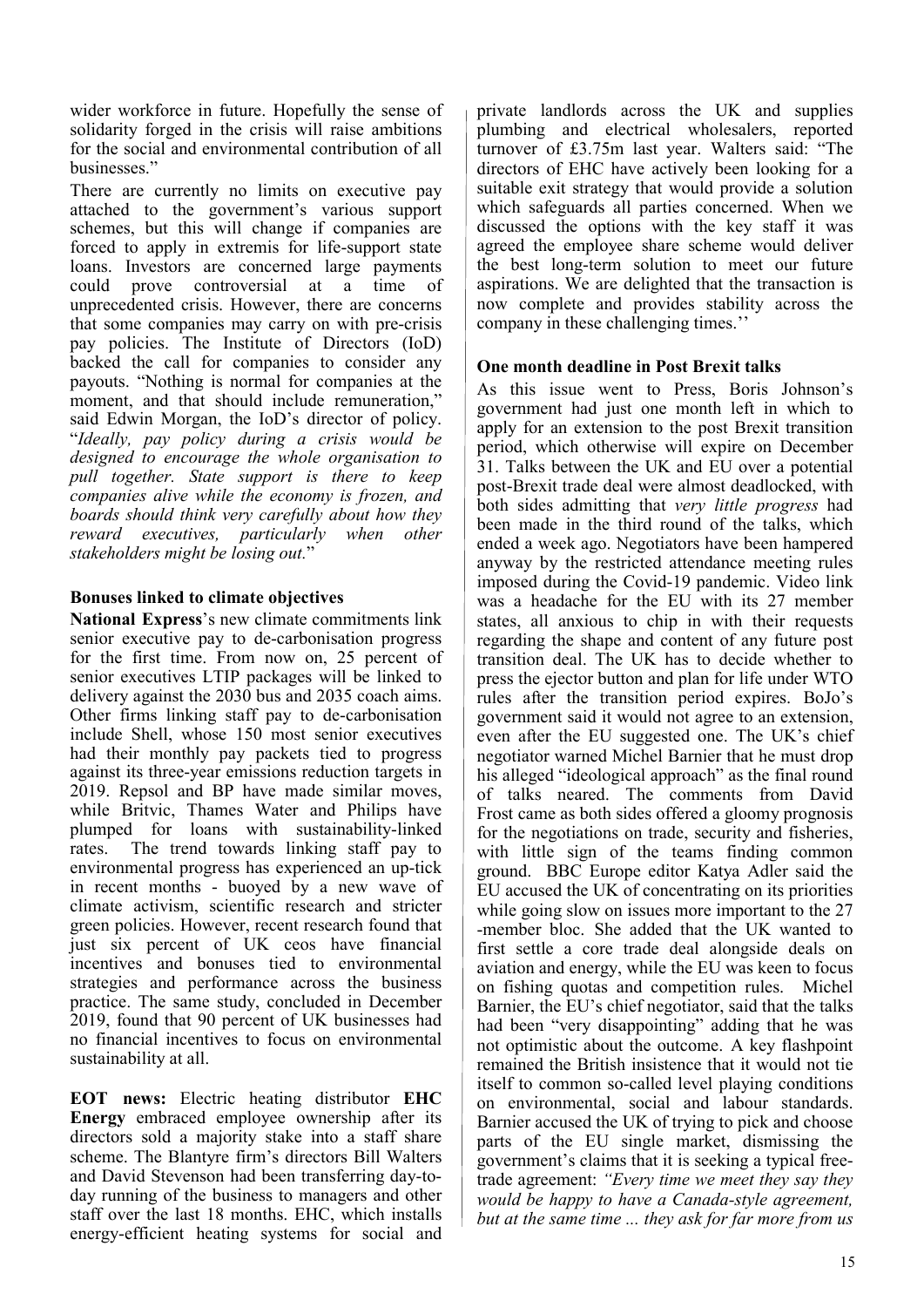*than is available under the Canadian model*." Barnier cited the UK's desire for "virtually full freedom of movement" for short visits, maintenance of "existing arrangements" on electricity interconnection, as well as "*broad and* widespread" recognition of professional *widespread" recognition of professional qualifications to enable British lawyers, accountants and auditors to work in the EU.* He told a media conference that there would be no mutual recognition of rules. "That means there will be no passporting of financial services. Barnier said the *EU would consider whether there would be equivalence for financial services and an adequacy ruling for data protection (the elephant in the room)*. The Withdrawal Agreement assumed that EU-UK data flows would be maintained through an adequacy decision. However, there is a risk of disruption to such flows, should the UK's data collection practices be found *incompatible* with EU data protection rules, or should the UK wish to secure data flows through some novel mechanism. *Businesses may need to install alternative mechanisms to transfer data into the UK.* The General Data Protection Regulation (GDPR) will apply from the end of this year, raising questions around the application of both the UK and EU regimes. From January 2021, the UK will no longer fall under the EU's one-stop shop for merger clearance, and many transactions are likely to be subject to parallel review by EU and UK authorities. Brussels would reject a UK demand for a deal guaranteeing City long-term access to the EU market, he added.

The European Central Bank (ECB) said that in banking supervision, it had processed 25 licensing procedures for banks relocating to the euro area from the UK and had assessed the Brexit plans of 42 euro area banks pledged to maintain their UK branches post the transition period. Meanwhile, sterling continued to struggle in the foreign exchange markets.

#### COMPANIES

**Air France-KLM** ceo Ben Smith has given up his 2020 bonus, after a Dutch minister urged executive pay restraint in return for the billions of euros in government aid sought by the airline group.

Betting mogul **GVC Holdings** announced that its board and remuneration committees had approved a 20 percent pay cut for executive committee members and no bonus payments for certain staff for 2020, as part of its plan to mitigate the impact of the Covid-19 pandemic on the business. In addition, directors and senior executives agreed to forego their bonuses for 2020. Ceo Kenny Alexander had been due to receive a bonus

payment of £2m for GVC's performance in the 12 months to December 31. Meanwhile, cfo Rob Wood was due a bonus of £658,000 for the year, following the departure of Paul Bowtell. Its agm had been due to take place at the end of April but was postponed due to Covid-19. GVC in March chose to cancel a planned dividend payment due to uncertainty. Betting is down because many sporting events have been cancelled to help slow the spread of the virus. The company said that the impact on profit is around £50m per month. It is using the government scheme to award grants to business to help with employment costs, as GVC has placed retail staff on furlough and on full pay.

Almost 30 percent of **Goldman Sachs** voting shareholders failed to approve ceo David Solomon's \$24.7m reward package against the background of the Covid-19 pandemic. Only seventy-one percent of shareholders approved his 2019 compensation package, at its virtual agm, which was Goldman's weakest top pay approval level since 2016 and way down from 91 percent last year. The 58-year-old ceo's reward — up almost 20 percent from the previous year — came under scrutiny after proxy adviser Institutional Shareholder Services (ISS) argued his total reward was out of line at a time when more than 30 million Americans had filed for unemployment. Goldman posted disappointing results last year as it racked up more than \$1bn dollars' worth of legal costs arising from the firm's 1MDB misadventure in Malaysia.At the agm, the bank was asked to consider suspending executive bonuses and dividends during the pandemic, *but the board refused, saying it would keep paying dividends and defended Solomon's reward package*. Board member Michele Burns said Goldman believed that Solomon's reward was in line with that of his predecessor, as much of his pay comprised Goldman stock that he would be unable to realise for quite some time. One ceo who made more than Solomon in 2019 was JPMorgan Chase's Jamie Dimon, who received \$31.5m. Dimon has been in charge of his bank for almost 15 years, compared to two years for Solomon

**Lloyds Bank** gave shares worth £200 to every member of staff last month to thank them for their efforts during the Covid-19 pandemic. The bank rewarded 65,000 staff for handling an unprecedented number of calls requesting mortgage payment holidays, rescue loans and overdrafts. Senior managers said they recognised that customer-facing staff were under increasing pressure from irate members of the public who refused to distance themselves in branches. Some staff complained that members of the public had spat on them. The bank ramped up a campaign to improve customer behaviour in response to cases of abuse. Lloyds posted pre-tax profits of only £74m for the first quarter, down from £1.6bn over the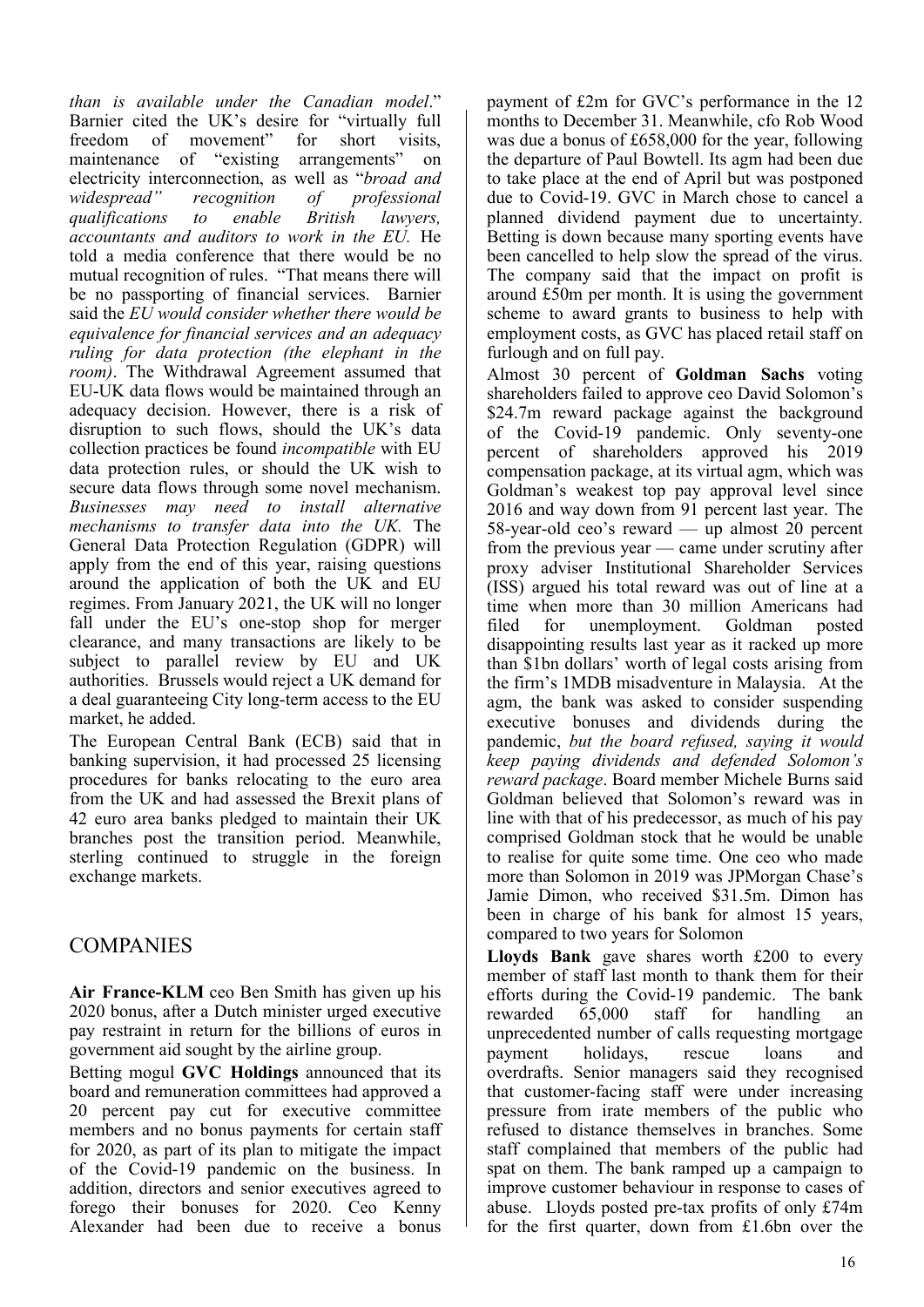same period last year. It took a £1.4bn charge to cover for potential bad loans during the pandemic.

**M & S** axed its dividend for next year and attracted ridicule over its new marketing slogan: *Never The Same Again.* 

The ceos of **Next** and **Dixons Carphone** urged ministers to clarify what will happen when the government's 80 percent paid furlough scheme for employees ends on June 30. A "faster and steeper" collapse in retail sales prompted Next to cancel or delay delivery of almost £1bn worth of stock, in addition to scrapping its dividend and share buyback scheme to save costs. Lord Wolfson and Alex Baldock respectively warned they could be forced into announcing redundancies unless there was certainty soon. *Companies wanting to lay off more than 100 employees in one go must carry out a 45 day consultation process with the affected employees first.* 

Rupert Murdoch, executive chairman of News Corp will forgo his cash bonus for 2020. The bonus amount is a target that is set at \$2m a year but which is dependent on the company achieving various performance metrics. He received a \$2.2m bonus for the fiscal year ended June 2019. The Murdoch patriarch draws a salary as chairman of **Fox Corp** too. He agreed six weeks ago to forgo his base salary at Fox from April 22 to September 30. His base salary at Fox last year was \$6.5m. News Corp ceo Robert Thomson will forgo 75 percent of his annual cash incentive bonus, which is set at a target of \$5m. He received \$5.5m last year. Based on \$5m, he'd be giving up \$3.75m. "With the impact of Covid-19, there will obviously be an impact on executive compensation, and it is worth noting that bonuses are often the largest cash component for our senior executives. Pay reductions will be led by our executive chairman, Rupert Murdoch, who is voluntarily forgoing his entire cash bonus for the current fiscal year, and as ceo, I will forgo 75 percent of my annual cash bonus. The collective cuts in bonuses and other cost initiatives will have a positive impact on profitability and our cash position," Thomson said in a statement announcing News Corp's fiscal third quarter results.

Almost one third of **Ocado's** voting shareholders gave the thumbs down, at its agm, to a £59m longterm shares bonus awarded to ceo Tim Steiner. Powerful institutional shareholders like BlackRock and Royal London Asset Management voted against Ocado's remuneration report, which featured an £88m LTIP pay-out to top executives, including Mr Steiner. Advisory group ISS urged investors to vote against the report, citing a "highly levered variable pay structure" and pay rises for the executive team. It advised investors to oust Andrew Harrison, head of the company's pay committee.

Royal London said that Ocado's remuneration report showed how poorly designed incentive schemes could lead to excessive reward for executives. Stuart Rose, chairman of Ocado, said that the LTIP had vested in May 2019 after creating a record £7.5bn of value for shareholders. Ocado said it placed "great emphasis on ensuring its executive remuneration is closely tied to creating value for shareholders and our broader stakeholders".

**Ryanair** was set to cut 3,000 jobs – 15 percent of its workforce - as it restructures to cope with the pandemic. It said the posts under threat were mainly pilot and cabin crew jobs. There are likely to be pay cuts of up to 20 percent for remaining staff, the airline added. Ceo Michael O'Leary told the BBC that the planned cuts were "the minimum that we need just to survive the next 12 months." He said that if a vaccine was not found, "we may have to announce more cuts and deeper cuts in future". The restructuring could involve closing some UK regional hubs. It would take up to *six months* to refund passengers for flights cancelled because of the Covid-19 pandemic, he added.

Supermarket giant **J Sainsbury** handed almost £2m in bonus shares to its senior executive team less than a fortnight after deferring its final dividend. Departing ceo Mike Coupe and Simon Roberts, his successor, are among nine senior staff who recently received almost 950,000 shares in the grocery chain. The awards are worth £1.85m and came from the annual bonus plan for the last financial year, according to a stock exchange filing. Executives will have to wait two years before they can sell their shares. Mr Coupe, 59, will receive fewer than his allotted 239,000 bonus shares because he is due to retire in July. Sainsbury's will benefit from a £450m taxpayer-funded business rates holiday.

Oil major **Shell** cut its dividend for the first time since the Second World War. Pension funds and private investors alike were told that their quarterly dividend was being cut from 47cents to 16cents per share.

Shareholders in **Standard Life Aberdeen** blocked a proposal which would have allowed the funds management giant to hold virtual agms, instead of meetings in the flesh. The call for a change in the company's Articles of Association, to allow electronic agms, was opposed by 37 percent of voting shareholders, which was more than enough to sink it, as a minimum 75 percent shareholder assent was required.

**WPP** applied for £600m of taxpayers' support under the Covid Corporate Financing (Loans) Facility (CCFF). It had already suspended its dividend pay-out and its share buy-back programme. WPP has begun making job cuts and more could be on the way.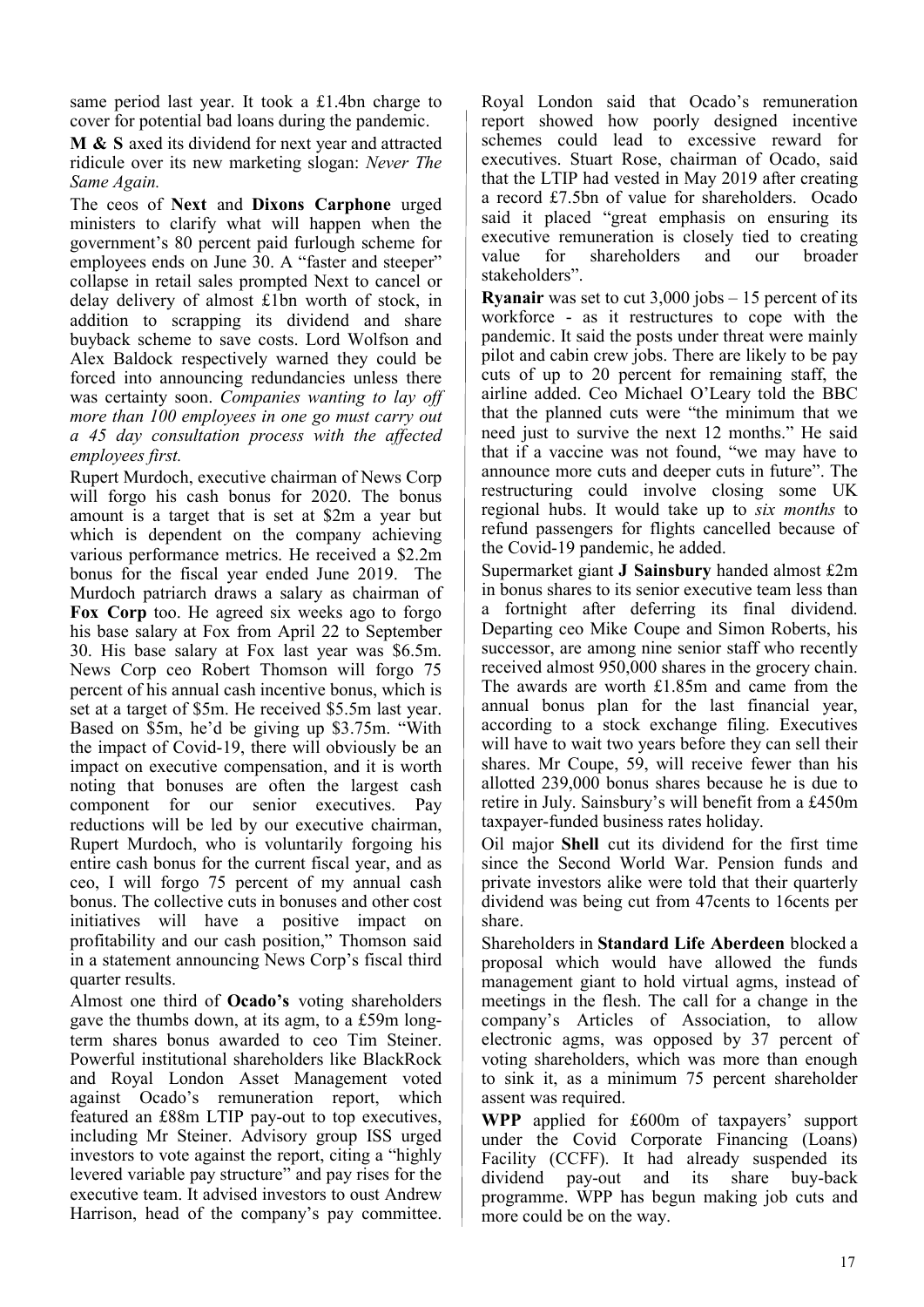#### WORLD NEWSPAD

#### **Record revolt over gambler's ceo reward package**

**Gambling company Playtech** suffered the biggest pay revolt of the year so far as almost *two-thirds* of shareholders who voted at its agm gave the thumbs down to its non-binding remuneration report. What upset them most was the 38 percent increase in total reward (pay, bonuses and benefits) received by ceo Mor Weizer, giving him  $E2.9m$  (£2.6m) for the last financial year. Of this, only £1.1m was salary, while he made £1.5m in bonuses, the remainder comprising pension payments and perks.

Of the votes cast, 63.7 percent were recorded against Playtech's remuneration report. There were 199m votes cast overall, with a significantly high level – almost 25m votes - withheld. The vote was merely advisory, as shareholders are asked to approve Playtech's pay policy on a three-year basis – as they did, at its agm last year.

However, Playtech's board had all taken a 20 percent pay cut before the agm, in response to the pandemic. Executive pay has been a contentious issue for Playtech's shareholders in recent years. Its shares had surged after a trading update announced adjusted cash profits of  $E117m$  for its first quarter. The group's core gambling business-to-business (B2B) experienced a hike in activity in its online casino, although the enforced shutdown of sports betting outlets in the UK pushed Playtech's B2B sports arm into monthly adjusted cash losses of  $\epsilon$ 3m. Playtech said that it had consulted shareholders on its remuneration policy prior to the meeting. "There was a mix of feedback and this will be considered when designing a new remuneration policy, which will be put to shareholders for approval at the 2021 agm," the company said. The re-election of Ian Penrose, who chairs the Playtech rem com, met opposition too, as 32.6 per cent of votes were cast against his return as a non-executive director.

#### **Ceos' pay cuts cosmetic, claim**

High-profile ceos who announced salary cuts during the pandemic downturn may not suffer at all. Salaries are typically only a fraction of an executive's overall pay package, with bonuses and shares making up the bulk. Critics claim such announcements are sometimes publicity stunts to earn public goodwill. They argue ceos benefit directly if the share price rises as a result of the gesture. Among the most high-profile to announce a cutback was Disney chairman Bob Iger who earned \$3m (£2.4m) in basic salary last year. However, this base salary was only a fraction of his \$47.5m total package. The remainder comprised a \$21.8m bonus, stocks and other benefits. Mr Iger, who is worth more than \$690m according to Forbes, said he would give up all his salary while the crisis lasts.

"*When wealthy ceos take salary cuts, I want to believe that they're sincere about doing their part. Unfortunately, the more I look into these matters, it's merely a public relations show*," said Jack Kelly, founder of a New York-based recruitment firm. Others taking salary cuts include Arne Sorenson, ceo of the Marriott hotel chain. Sorenson's basic salary was \$1.3m last year, but his overall compensation was \$13.4m. United Airlines' ceo Oscar Munoz said he would waive 100 percent of his \$1.25m base salary until at least the end of June. Last year, this was only ten percent of his total remuneration package. Both airlines and hotels have been hit hard by the Covid-19 downturn and hundreds of thousands of jobs are at risk.

Ceos are often given free shares in the company as part of their remuneration package. When the share price goes up, their personal wealth rises too. "*Announcing you will take a salary cut will buy you a lot of goodwill and hopefully raise the company's stock price. Because the ceo's bonus is often linked to the share price as well, they will not lose money by giving up some of their salary*," said Sumit Agarwal, economics professor at the University of Singapore. Other experts backed salary sacrifices. "Sacrificing cash salary can reduce the number of employees who need to be furloughed," said Alex Edmans at the London Business School. In a US survey, Semler Brossy Consulting Group found that 84 percent of businesses had taken no action over executive pay. Two-thirds of companies had already made equity grants to executives this year and 94 percent did not plan on making changes to these awards.

#### **Stay alive as a business by giving staff equity**

When many US businesses were awaiting the signal to reopen their doors, Mark Cuban offered compelling advice for employers everywhere: "*Give your people equity in your company. Even if it's a small private company that may never grow big, if you're a dry cleaner, share*," Cuban said in an interview with *Linked-In*. "*Your employees will work harder. They'll recognise that they're an owner. They'll have a completely different perspective and that benefits everybody. As an employer, you'll need to depend on your employees more than ever*," the billionaire *Shark Tank* investor and owner of the *Dallas Mavericks* said, apropos suggesting what business owners could do to fight the negative effects of the pandemic.

Cuban has long believed in giving ownership to employees as a way to motivate them: "*When we sold Broadcast.com to Yahoo, 20 years ago, out of 330 employees, 300 became millionaires. Those 30 weren't only because they started too late. But they got paid as well,*" he said. '*Of course, once those employees are invested, it's important to leverage their relationships, as well as their smarts and*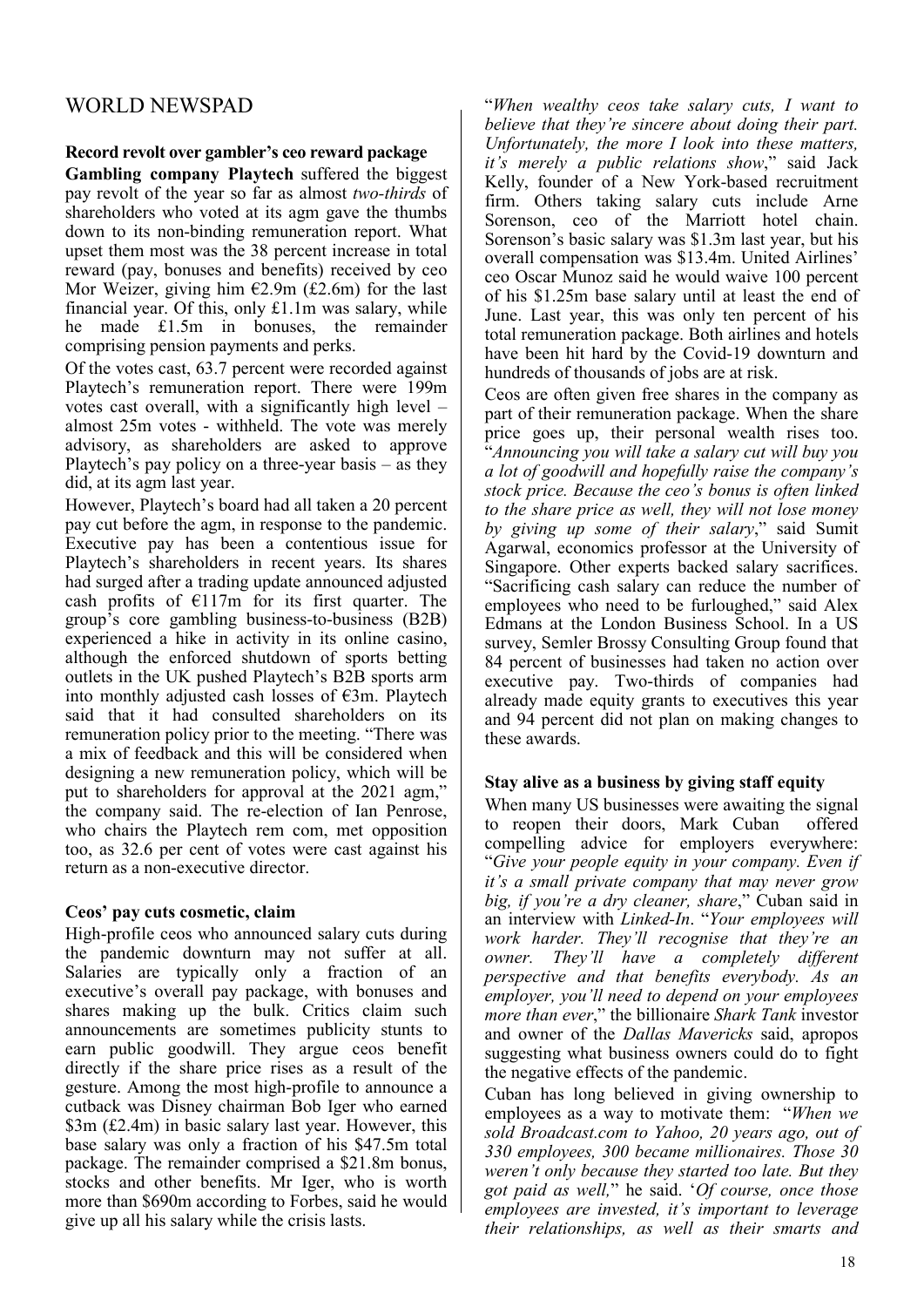*knowledge of the business*.'' He added: "By giving employees equity, you make them a greater partner in making sure the business succeeds. An additional advantage is that you can tap their knowledge for more ideas and potential innovation. *Some of the best ideas and some of the best approaches will come from them, because they're on the frontline*."

\***Germany**: To implement this year's employee participation programme, Fraport- Frankfurt Airport Services Worldwide (FASW) was buying back its own shares through the stock exchange. To fulfil all claims, up to 100,000 of its own shares will be bought back. The process complies with regulations set out in the AktG (Aktiengesetz - German Stock Corporation Act). The share buy-back serves solely to fulfil obligations arising from the employee share capital programme of Fraport-FASW.The total purchase price (excluding incidental costs) is up to  $€3m$ . The share buyback will be completed by June 26.

\***Finland**: As part of the **Aktia** Group's employee share savings plan, Aktia Bank issued 84,355 new shares, following authorisation by the agm. The share savings plan AktiaUna is open to all employees in the group and a participant is offered the opportunity to *save* a proportion of his/her salary to be used for acquisition of Aktia shares. The new savings shares will be acquired for the participants with their savings accrued during October 1 2019– March 31 2020. The shares have been subscribed at a price of  $\epsilon$ 6.48 per share, which is based on the trade volume weighted average share price on Nasdaq Helsinki during April 1-30 2020 with a ten percent discount.

\***Nigeria:** The ongoing process to convert the Nigerian Stock Exchange from a non-profit, member -owned mutual company limited by guarantee to a public limited liability company with issued share capital and shareholders scaled a major hurdle with the approval of the scheme of arrangement for the conversion by the Federal High Court. According to the scheme of arrangement for the conversion, the post de-mutualisation shareholders' base will comprise 255 institutional shareholders and 177 individual shareholders. The post demutualisation shareholding arrangement was arrived at by converting existing dealing members of the exchange to institutional shareholders and ordinary members to individual shareholders.

**\*Norway:** Solar power producer **Scatec Solar** extended its employee share purchase programme originally established last year. Participants may purchase shares with a subscription value of between Krone 19,661 (£1 = 12 Krone) and Krone 78,644. Employees are offered a general discount of Krone 3,000 on their total share purchase. In addition, a reduction of 20 percent from the subscription value will apply in exchange for the shares being subject to

a two-year lock-up period. The shares will be allocated to employee participants on June 10.

**US**: Insurer **Aon** announced it would cut by 50 percent for six months the pay of the company's senior executives in response to the pandemic. In addition, 70 percent of its global workforce would suffer a 20 percent reduction in their salaries, while the rest would escape salary cuts. The broker vowed not to lay off employees during the crisis. Aon's non -executive directors agreed to a temporary 50 percent reduction in their cash compensation during the same time period. In addition to the payroll actions, Aon said it would be reducing expenditure on contractors and discretionary expenses not related to client service and freezing a share buyback plan.

\*The CARES Act included several provisions to provide funding to struggling business during the Covid-19 outbreak. One of the lesser-known opportunities made it easier for companies to deduct net operating losses and claim an immediate tax refund. Among the many beneficiaries of this provision has been the oil industry. According to *Bloomberg*, at least 37 oil-related companies have claimed more than \$1.9 bn in CARES Act tax benefits. While many in the industry are using this cash to help prop up their struggling businesses, at least one offshore contractor, **Diamond Offshore Drilling**, apparently used the funds to pay executive bonuses after filing for bankruptcy protection, said *The Motley Fool*. The company had recognised a \$9.7m tax benefit. The company recently filed an emergency motion as part of its bankruptcy process so that it could pay out \$16.7m in cash incentives to 85 of its 2,300 full-time employees, including \$9.7m for nine senior executives, so the tax benefit matched the amount paid out to the top executives. The company deemed the payout necessary because the oil market downturn made its existing stockbased bonus programme effectively worthless. It's not the only financially challenged oil company to swap a stock-based bonus programme for cash payments amid the oil market downturn. **Whiting Petroleum** paid \$14.6m in cash bonuses to several of its executives before it filed for bankruptcy. Meanwhile, deeply indebted driller **Chesapeake Energy** recently approved a plan to prepay \$25m in incentive compensation to 21 of its executives to ensure they "remain motivated" as the company worked with advisors on a potential bankruptcy filing.

\*Famous US retailer JC Penny gave its top executives total bonuses of \$7.5m days before it filed for bankruptcy, it was disclosed in a regulatory filing. Ceo Jill Soltau received a \$4.5m bonus and three other top executives received \$1m each. However, there was no pay rise for its 90,000 employees who waited to learn whether they would still have jobs. The company claimed it needed to award the bonuses to "*retain and motivate''* the